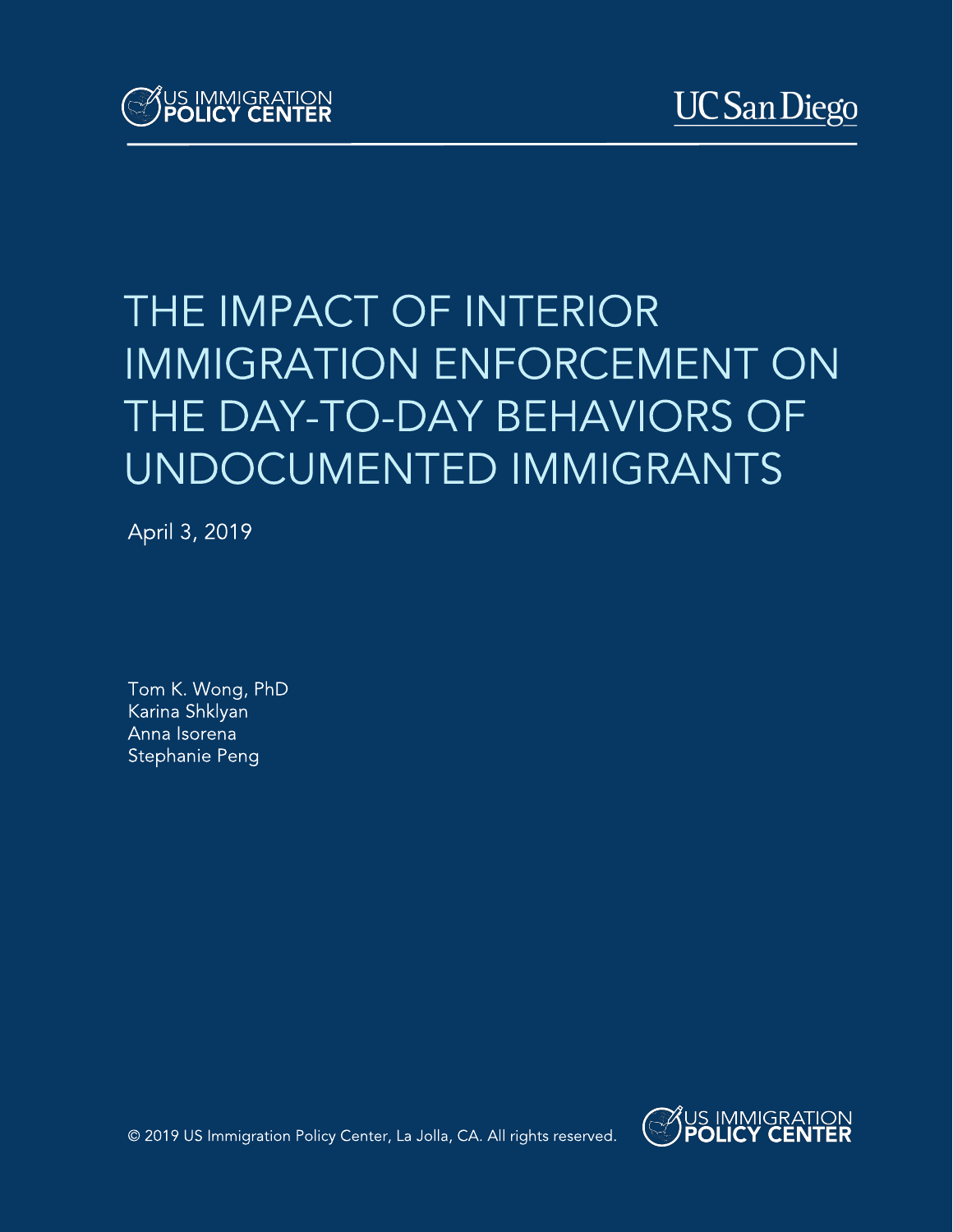## The Impact of Interior Immigration Enforcement on the Day-to-Day Behaviors of Undocumented Immigrants

Tom K. Wong<sup>\*1</sup>, Karina Shklyan<sup>1</sup>, Anna Isorena<sup>1</sup> and Stephanie Peng<sup>1</sup>

<sup>1</sup>UC San Diego

3 April 2019

#### Abstract

How does interior immigration enforcement affect the day-to-day behaviors of undocumented immigrants? Although there is some evidence that points to a broad range of "chilling effects" that result when local law enforcement officials work with U.S. Immigration and Customs Enforcement (ICE) on federal immigration enforcement, the academic literature is surprisingly sparse. In this study, we embedded an experiment in a survey  $(n = 594)$  drawn from a probability-based sample of undocumented immigrants in order to better understand how the behaviors of undocumented immigrants are affected when local law enforcement officials do the work of federal immigration enforcement. When respondents are told that local law enforcement officials are working with ICE on federal immigration enforcement, they are 60.8 percent less likely to report crimes they witness to the police, 42.9 percent less likely to report crimes they are victims of to the police, 69.6 percent less likely to use public services that requires them to disclose their personal contact information, 63.9 percent less likely to do business that requires them to disclose their personal contact information, and are even 68.3 percent less likely to participate in public events where the police may be present, among other findings.

<sup>∗</sup>Please direct inquiries to Tom K. Wong, tomkwong@ucsd.edu. We are especially grateful to the Mexican Consulate in San Diego. We are also grateful to Gloria Garcia, Vania Bailon-Casarrubias, Perla Gonzalez, and Jeremiah Cha for their assistance. We also thank participants at the Politics of Race, Immigration, and Ethnicity Consortium (PRIEC) meeting at UC San Diego, UCLA Race and Ethnicity workshop, Berkeley Interdisciplinary Migration Initiative, UC San Diego migration workshop, and UC San Diego faculty workshop for their insightful comments. Research design: TKW. Literature Review: TKW, KS, AI, SP. Analysis: TKW.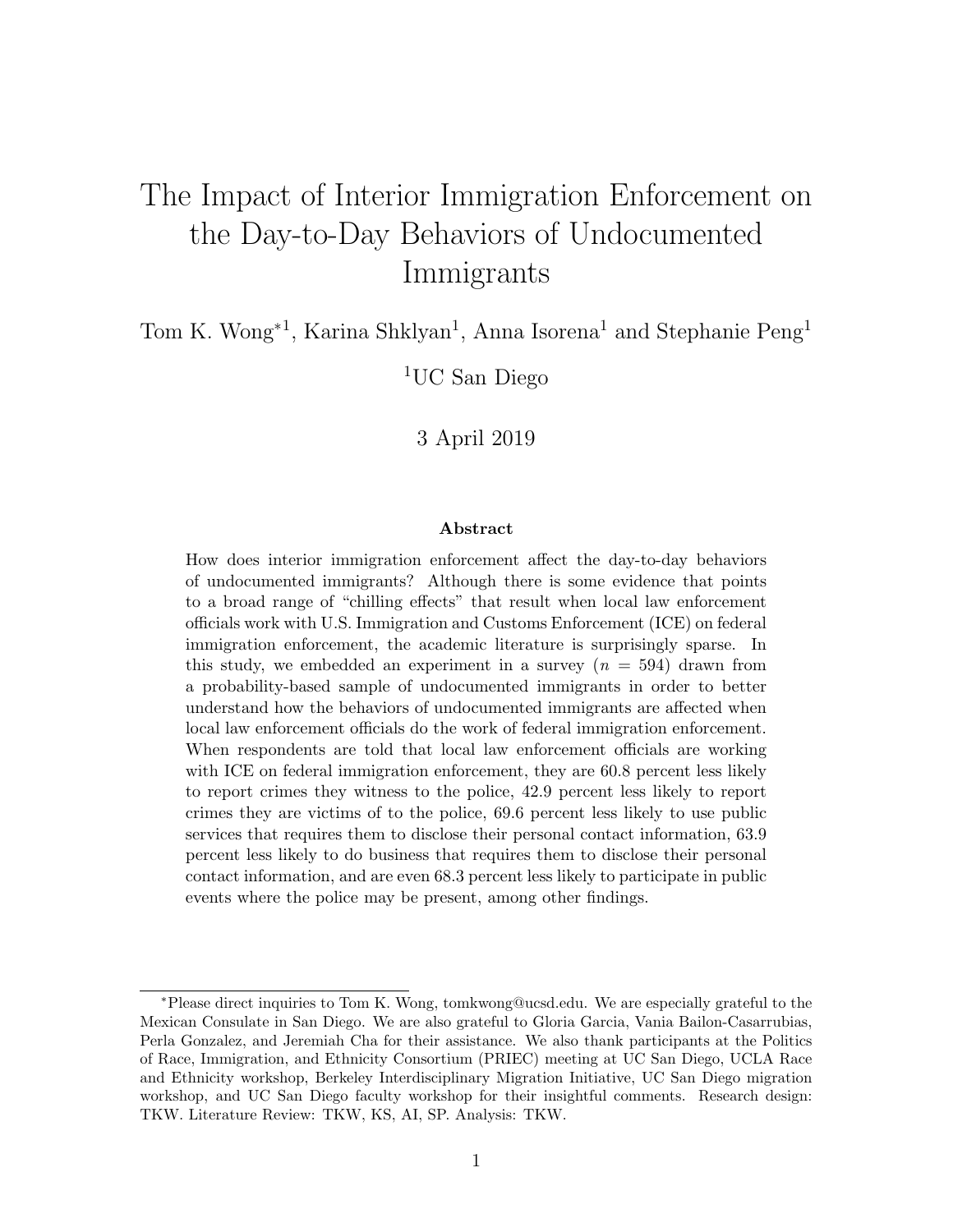## Introduction

Immigration continues to be a highly salient issue and interior immigration enforcement, in particular, has become a focal point in the broader debate over comprehensive immigration reform. As Congress remains gridlocked, policy debates over interior immigration enforcement are increasingly taking place between the federal government and state and local governments. For example, shortly after taking office, President Trump signed an executive order (Executive Order 13768) making so-called sanctuary jurisdictions, meaning state and local governments that delimit the extent to which local law enforcement officials do the work of federal immigration enforcement, ineligible for certain federal funding, including law enforcement grants.<sup>1</sup> This executive order is part of recent efforts to increase local law enforcement cooperation with federal immigration enforcement officials. This, alongside other changes to how the Trump administration carries out the work of interior immigration enforcement—most notably, the elimination of Obama-era immigration enforcement priorities, which has subsequently resulted in undocumented immigrants being apprehended in places previously considered off-limits, such as hospitals, schools, and courthouses<sup>2</sup>—has renewed interest in questions examining the impact of interior immigration enforcement policies. In this study, we examine the impact that interior immigration enforcement has on the day-to-day behaviors of undocumented immigrants.

How does interior immigration enforcement affect the day-to-day behaviors of undocumented immigrants? More specifically, do the day-to-day behaviors of undocumented immigrants change when local law enforcement officials do the work of federal immigration enforcement? Although there is some evidence that points to "chilling effects" that result when local law enforcement officials do the work of federal immigration enforcement, the academic literature is surprisingly sparse. We argue that increased interior immigration enforcement, by design, creates uncertainties for undocumented immigrants (i.e., non-zero probabilities of apprehension, detention, and deportation) that make them cautious about interacting with local law enforcement officials. However, when coupled with an increasingly restrictive federal immigration policy context, increased interior immigration enforcement can have effects that extend beyond interactions with local law enforcement officials and seep into the dayto-day behaviors of undocumented immigrants, which negatively and significantly affects their broader societal incorporation. We provide evidence of this by embedding an experiment in a survey  $(n = 594)$  drawn from a probability-based sample of undocumented immigrants in order to better understand how the behaviors of

<sup>&</sup>lt;sup>1</sup>See Executive Order 13768, "Enhancing Public Safety in the Interior of the United States," which was signed by President Trump on January 25, 2017.

<sup>2</sup>See U.S. Immigration and Customs Enforcement (ICE) Memorandum, "Enforcement Actions at or Focused on Sensitive Locations," which was signed by then-ICE Director John Morton on October 24th, 2011. See also U.S. Department of Homeland Security (DHS) Memorandum, "Enforcement of the Immigration Laws to Serve the National Interest," signed by then-DHS Secretary John Kelly on February 20th, 2017, that stated, "all existing conflicting directives, memoranda, or field guidance regarding the enforcement of our immigration laws and priorities for removal are hereby immediately rescinded."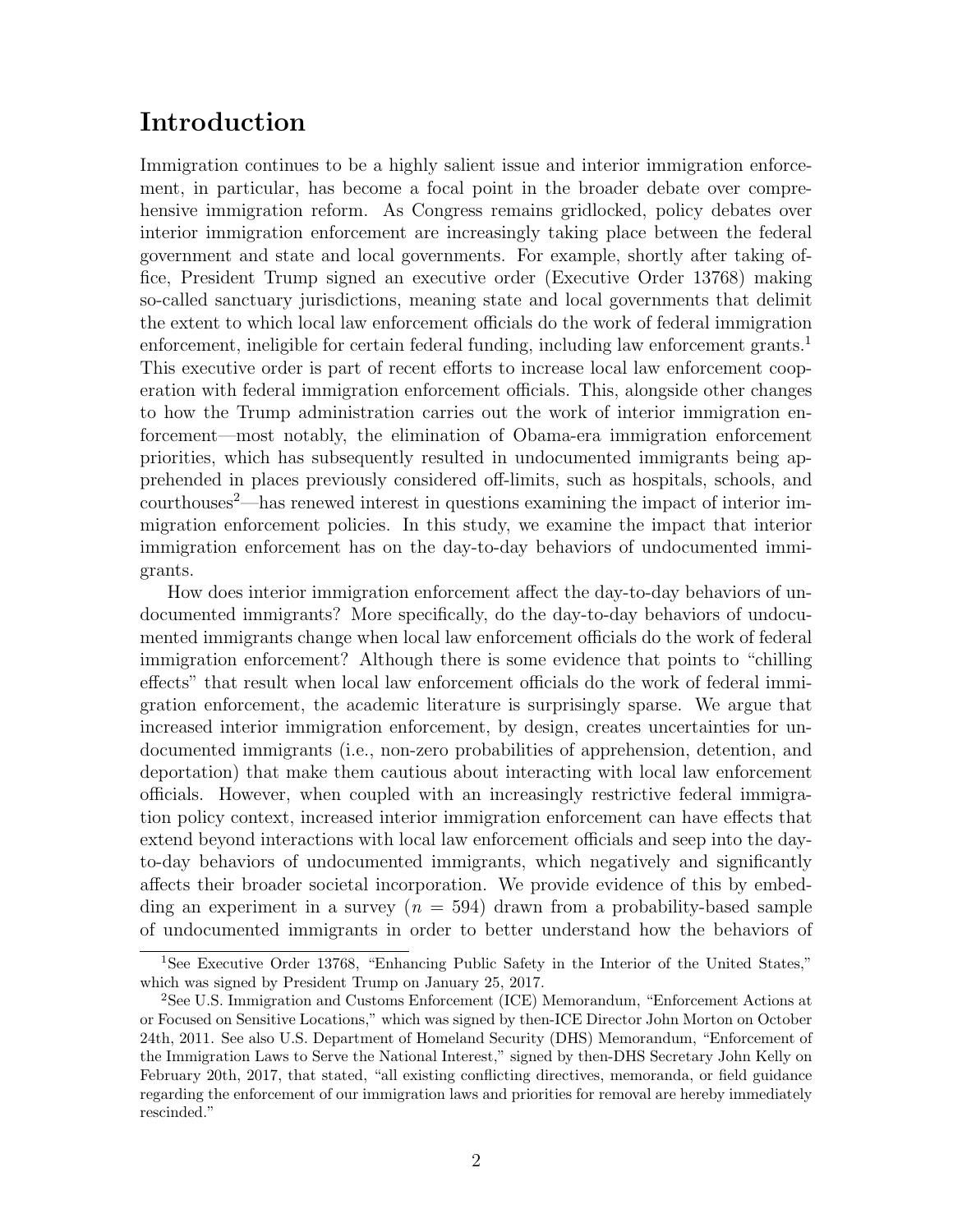undocumented immigrants change when local law enforcement officials are working with U.S. Immigration and Customs Enforcement (ICE) on federal immigration enforcement. We find that when local law enforcement officials are working with ICE on federal immigration enforcement, respondents are significantly less likely to report crimes to the police, participate in public events where the police may be present, engage in activities, including help-seeking activities, that requires them to disclose their personal contact information, place their children in after-school or day-care programs, and look for a new job.

We begin by evaluating the literature on the impact of interior immigration enforcement policies, paying particular attention to research that examines how the day-to-day behaviors of undocumented immigrants are affected by these policies. We then derive a set of hypotheses about how the day-to-day behaviors of undocumented immigrants might be affected when local law enforcement officials do the work of federal immigration enforcement. After this, we describe the survey vehicle used to test our hypotheses and our survey experiment, wherein respondents are randomly assigned to conditions that vary the interior immigration enforcement context (i.e., local law enforcement officials are working with ICE on federal immigration enforcement or they are not working together with ICE). We then discuss the findings of the survey experiment and the implications of the results.

## States, Localities, and the Enforcement of Federal Immigration Laws

The federal government regulates immigration and is responsible for enforcing federal immigration laws. However, the Illegal Immigration Reform and Immigrant Responsibility Act (IIRaIRA), which was passed in 1996, helped reshape the modern landscape of interior immigration enforcement in the U.S. by establishing a process whereby state and local governments could enter into formal agreements with federal immigration enforcement agencies in order to identify, apprehend, and detain undocumented immigrants.<sup>3</sup> Whereas the number of these agreements, which are referred to as 287(g) agreements, expanded significantly during the Bush administration, the Obama administration moved to phase them out.<sup>4</sup> The pendulum swung again as a result of the 2016 presidential election. The Trump administration, consistent with the executive order and the changes to immigration enforcement priorities described above, has worked aggressively to recruit more states and localities to work with ICE on federal immigration enforcement.<sup>5</sup> In July 2017, for example, the administration

<sup>&</sup>lt;sup>3</sup>These formal agreements are referred to as  $287(g)$  agreements, named for Section  $287(g)$  of the IIRaIRA. See Wong (2012) for the expansion of the  $287(g)$  program and the determinants of  $287(g)$ agreements and Wong (2017a) for a primer on interior immigration enforcement policies.

<sup>4</sup>See U.S. Department of Homeland Security, "FY 2013: Budget in Brief." In its Fiscal Year 2013 budget request, the Obama administration noted, "ICE will begin by discontinuing the least productive 287(g) task force agreements in those jurisdictions where Secure Communities is already in place and will also suspend consideration of any requests for new  $287(g)$  task forces" (p. 16).

<sup>&</sup>lt;sup>5</sup>More than just recruiting states and localities to work with ICE on federal immigration enforcement, the Trump administration has also sued the State of California over SB 54, which among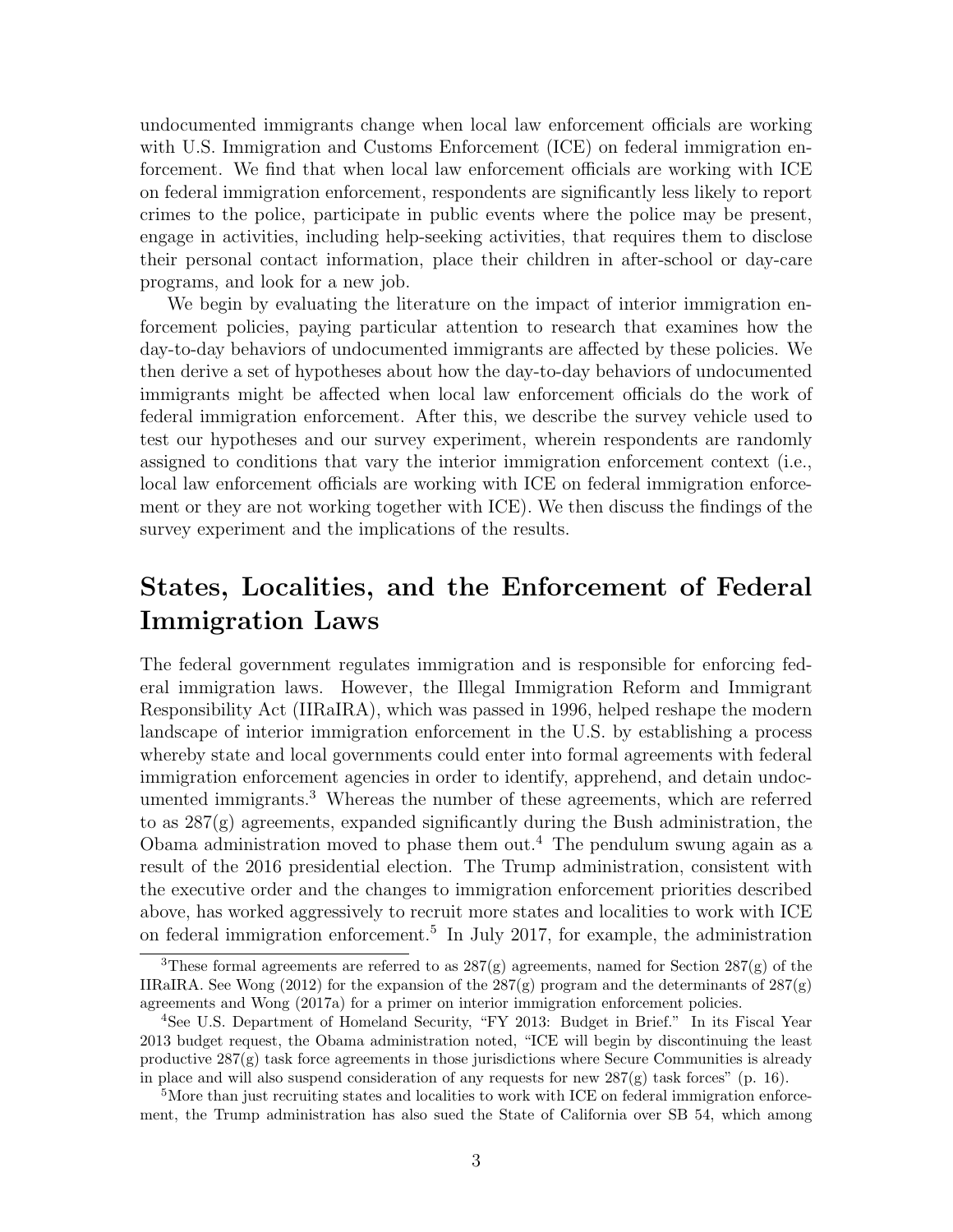held a press conference touting the signing of eighteen new  $287(g)$  agreements with eighteen counties in the State of Texas. As indicated in its press release, "With the addition of these 18 agreements, ICE now has 60 active  $287(g)$  agreements, which is nearly double the number of active programs in 2016. This also marks the largest expansion of the program in recent years."<sup>6</sup>

In addition to formal agreements with federal immigration enforcement agencies, the landscape of interior immigration enforcement in the U.S. is dotted with state laws and local ordinances. Some states and localities have passed laws and ordinances designed to further tighten interior immigration enforcement efforts.<sup>7</sup> These laws and ordinances, for example, require state and local police to check the immigration status of a person if a law enforcement officer has a reasonable suspicion that the person is undocumented (e.g., SB 1070 in Arizona, SB 4 in Texas), $\delta$  prevents state and local governments from enacting so-called sanctuary policies (e.g., HB 2315 in Tennessee),<sup>9</sup> and prohibits the letting, leasing, or renting of apartments or homes to undocumented immigrants (e.g., Ordinance 2006-18 in the City of Hazelton, Pennsylvania),<sup>10</sup> among other provisions. In contrast, other states and localities have passed laws and ordinances designed to delimit the extent to which local law enforcement officials do the work of federal immigration enforcement. These laws and ordinances, for example, prohibit law enforcement agencies from using public resources to "investigate, interrogate, detain, detect, or arrest persons for immigration enforcement purposes<sup>"11</sup> (e.g., SB 54 in California) and forbids city officials, including law enforcement officers, from inquiring about immigration status, $^{12}$  among other provisions.

## Literature Review

Against the backdrop of federal immigration enforcement agencies working to apprehend, detain, and deport undocumented immigrants, some states and localities working with them, and other states and localities delimiting the extent to which

<sup>8</sup>See Section 2(B) of SB 1070 in Arizona.

<sup>9</sup>See HB 2315 in Tennessee, which took effect on January 1, 2019.

<sup>10</sup>See Section 5 of Ordinance 2006-18 of the City of Hazelton Illegal Immigration Relief Act.

<sup>11</sup>See Section 7284.6 of SB 54.

other provisions, delimits the extent to which local law enforcement officials do the work of federal immigration enforcement (e.g., U.S. v. California). Moreover, in response to attempts to make states and localities ineligible for federal funds, including law enforcement grants, if they do not work with ICE on immigration enforcement, states and localities have sued the Trump administration (e.g., State of California v. Sessions; City of Los Angeles v. Sessions; City of Philadelphia v. Sessions; etc.).

<sup>6</sup>See news release from U.S. Immigration and Customs Enforcement here: https://www.ice.gov/news/releases/ice-announces-18-new-287g-agreements-texas

<sup>7</sup>According to the National Conference of State Legislatures (NCSL), since 2010, states have enacted 1,274 immigration-related laws and 207 of these have focused on immigration enforcement (NCSL 2018).

<sup>12</sup>One estimate finds that there are at least 54 cities that have passed ordinances that forbid city officials, including law enforcement officers, from inquiring about a person's immigration status (Gonzalez O'Brien et al. 2017).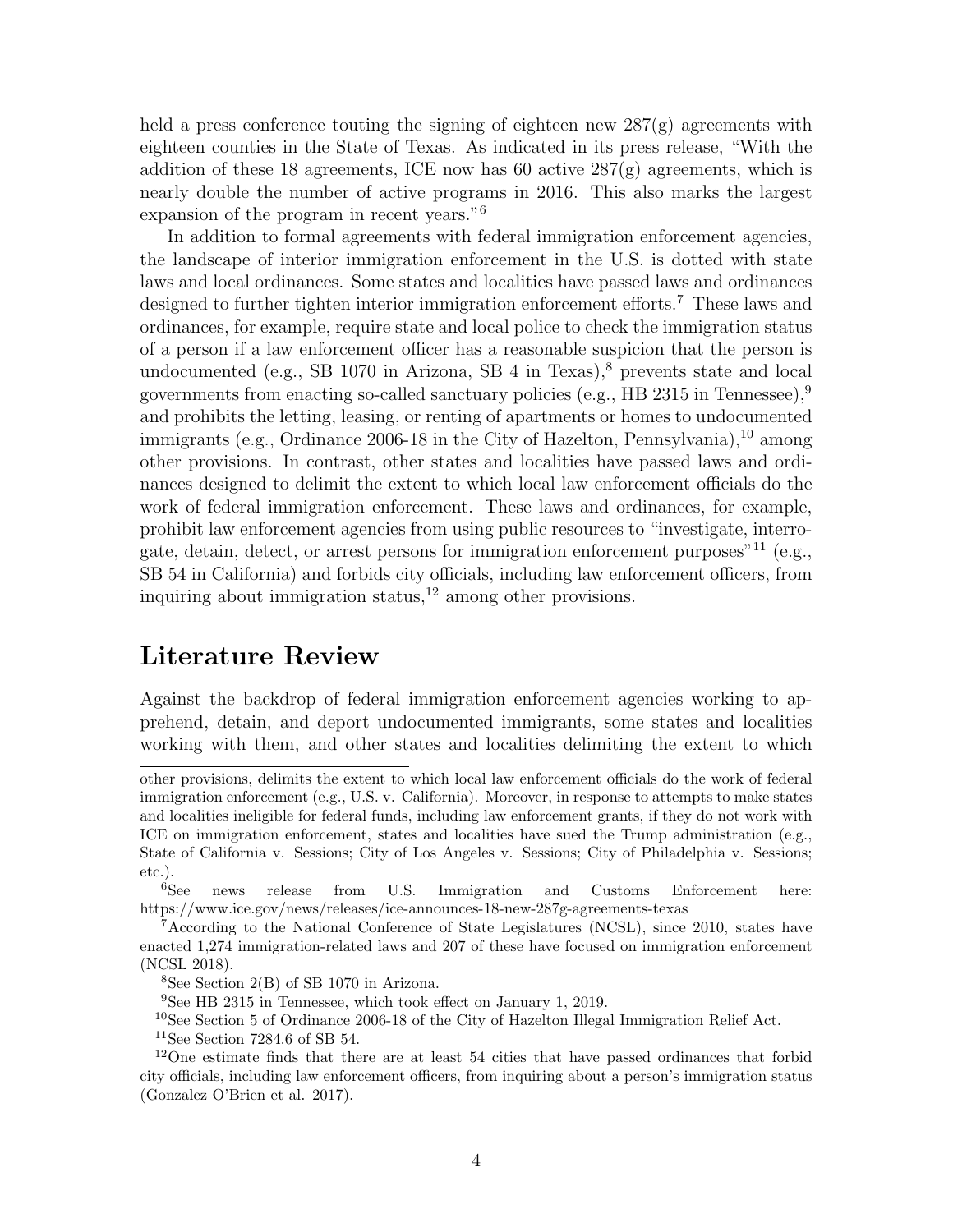local law enforcement officials do the work of federal immigration enforcement, it has become increasingly important to examine the impact that interior immigration enforcement has on undocumented immigrants. We review the existing literature with an eye toward research that examines outcomes subsequent to states or localities tightening interior immigration enforcement efforts by working with ICE on federal immigration enforcement (for a related literature on why some localities work with ICE on federal immigration enforcement and others do not, see Lewis et al. 2012; Ramakrishnan and Wong 2010; Wong 2012). Below, we discuss findings related to public safety, public health, education, and employment.

#### Impact on Public Safety

Some local law enforcement agencies (LEAs) argue that doing the work of federal immigration enforcement is necessary to ensuring public safety, as doing so will decrease crime. This argument, however, is not supported by the available empirical evidence. Indeed, studies to date have shown that crime rates are either lower in sanctuary jurisdictions compared to comparable non-sanctuary jurisdictions or that there is a null relationship between sanctuary jurisdictions and crime rates. For example, using administrative data from ICE, Wong (2017b) finds that violent and property crime rates are lower in sanctuary counties, defined in terms of responsiveness to administrative hold and detainer requests, compared to comparable non-sanctuary counties. Lyons, Vélez, and Santoro (2013) show that city-level sanctuary policies help explain the oft-cited finding that crime is lower in places where there are more immigrants (for example, see Ousey and Kubrin 2018; see also Light and Miller 2018). In analyzing homicide and robbery incidents over three decades from 1990 to 2010, Martínez-Schuldt and Martínez (2017) find that city-level sanctuary policies are negatively and significantly related to fewer robberies, but have a null effect on homicides. Last, Gonzalez O'Brien, Collingwood, and El Khatib (2017) find no statistically significant differences in violent or property crime rates between sanctuary cities and comparable non-sanctuary cities, which leads them to conclude, "The potential benefits of sanctuary cities, such as better incorporation of the undocumented community and cooperation with the police, thus have little cost for the cities in question in terms of crime" (p. 1). Studies have also examined crime rates subsequent to LEAs tightening cooperation with federal immigration enforcement agencies. For example, Miles and  $Cox$  (2014) used the staggered rollout of the Secure Communities program,<sup>13</sup> which was first piloted in a limited number of jurisdictions in 2008 and then "activated" across all counties by 2013, to obtain differences-in-differences estimates of the impact that the program had on crime rates. They state clearly, "The results show that the Secure Communities program has had no observable effect on the overall crime rate" (p. 937). Treyger, Chalfin, and Loeffler (2014) also find that the Secure Communi-

<sup>&</sup>lt;sup>13</sup>Under the Secure Communities program, the fingerprints of every individual booked into a jail is checked against a number of federal law enforcement databases, including IDENT, a U.S. Department of Homeland Security database. Prior to Secure Communities, the fingerprints of an individual booked into a jail would typically only be cross-referenced with IAFIS, which is an FBI database.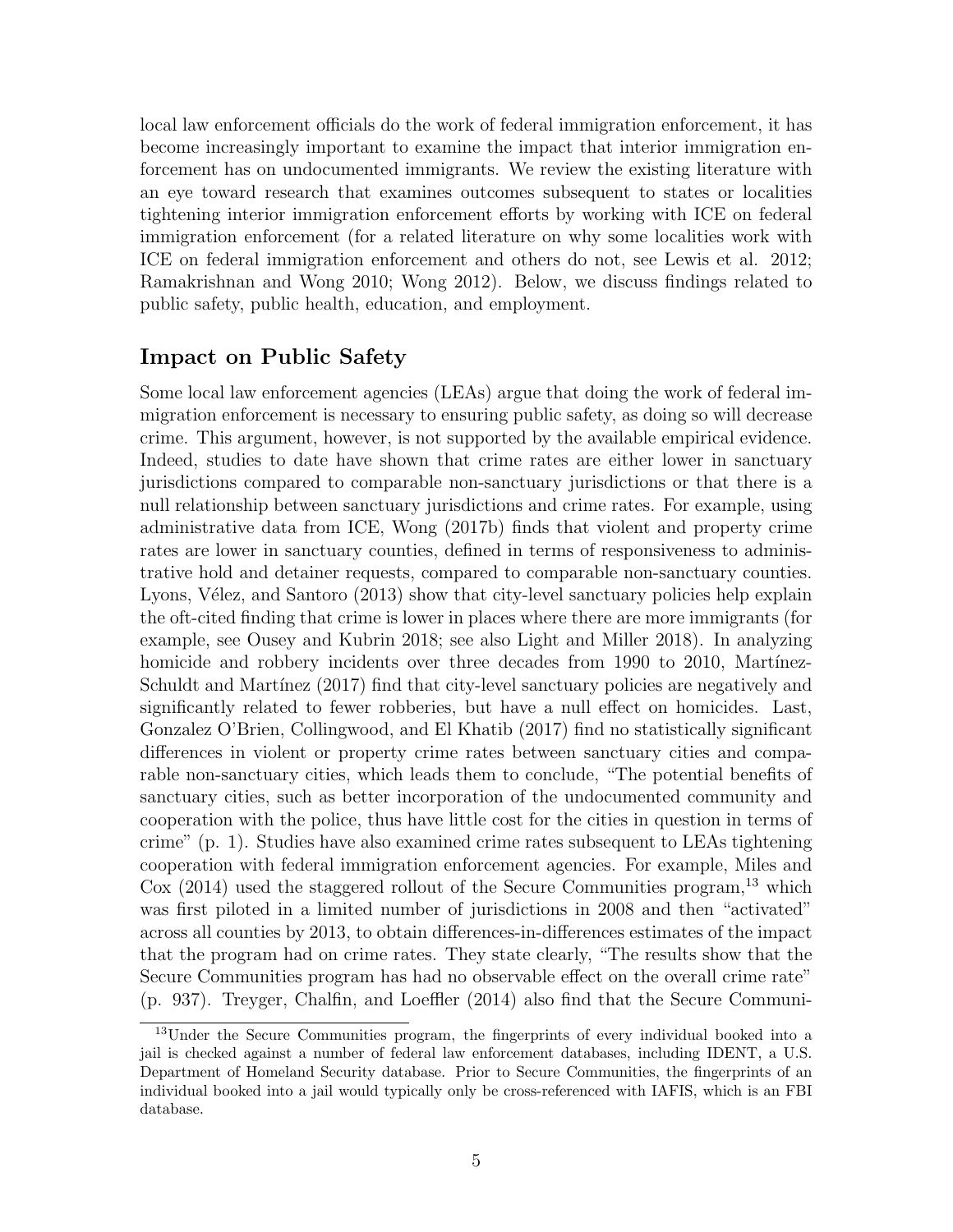ties program had mostly null effects on violent and property crime rates (and also negative or positive coefficients depending on model specification).

Increased interior immigration enforcement, rather than decreasing crime, can sow distrust and fear in local law enforcement among immigrant communities, which can undermine public safety. For example, using a combination of qualitative interviews, focus groups, and other similar methods, Nguyen and Gill (2016) find that the implementation of the 287(g) program in two jurisdictions in North Carolina created fear and distrust of law enforcement, so much so that the immigrants they interviewed "became reluctant to leave their houses or drive anywhere due to fear of encountering the police [...] because of their new role as "la migra" or immigration agents" (p. 14- 15). This distrust is consequential for public safety because, as Comino, Mastrobuoni, and Nicolò (2016) find, undocumented immigrants are already considerably less likely to report crime to the police, even despite their victimization. Other studies provide additional evidence that gives cause for these concerns. For example, in analyzing the text of arrest reports before and after the implementation of the 287(g) program in Davidson County, Tennessee, Donato and Rodríguez (2014) find significant differences in the reasons given for arrests, in particular, that characteristics related to foreignness, "such as country of origin, language use, and legal status [...] became more salient after  $287(g)$ " (p. 1696).<sup>14</sup> More generally, a report by the non-partisan U.S. Government Accountability Office (GAO) concludes that the 287(g) program suffers from lack of oversight and accountability and that "over half of the 29 [LEAs] GAO contacted reported concerns from community members that use of program authority would lead to racial profiling and intimidation by law enforcement officials" (GAO 2009, p. i). These effects are especially problematic, as some immigrants are already mistrustful of law enforcement due to negative experiences with police in their home countries, among other factors (Menjívar and Bejarano 2004). One important implication of this distrust and fear is decreased reporting of crimes to law enforcement. Based on survey data in four metropolitan areas (Los Angeles, Houston, Phoenix, and Chicago), Menjívar et al. (2018) find that "documented" Hispanics/Latinos and, in some cases, native-born Hispanics/Latinos, are less likely to report crimes to the police depending on the interior immigration enforcement context.

Although less systematically studied, other interior immigration enforcement policies, such as immigration enforcement actions (i.e., apprehensions) at courthouses, appear to similarly sow distrust and fear, and with similar consequences. For example, in August 2017, Brooklyn District Attorney Eric Gonzalez and New York Attorney General Eric Schneiderman held a news conference calling for an end to ICE enforcement actions in New York courthouses. Gonzalez stated that immigration enforcement actions at courthouses discourage immigrants from showing up as witnesses and even defendants (New York State Office of the Attorney General 2017). Then, in February 2018, numerous officials in the City of New York penned an open letter calling for a ban on ICE from courthouses, as their presence has "created

<sup>14</sup>Armenta (2015) also finds that police officers in Nashville, Tennessee, which is located in Davidson County, worked at cross-purposes by, on the one hand, attempting to increase trust and communication with Hispanics/Latinos while on the other hand, citing and arresting Hispanics/Latinos for not having state-issued identification.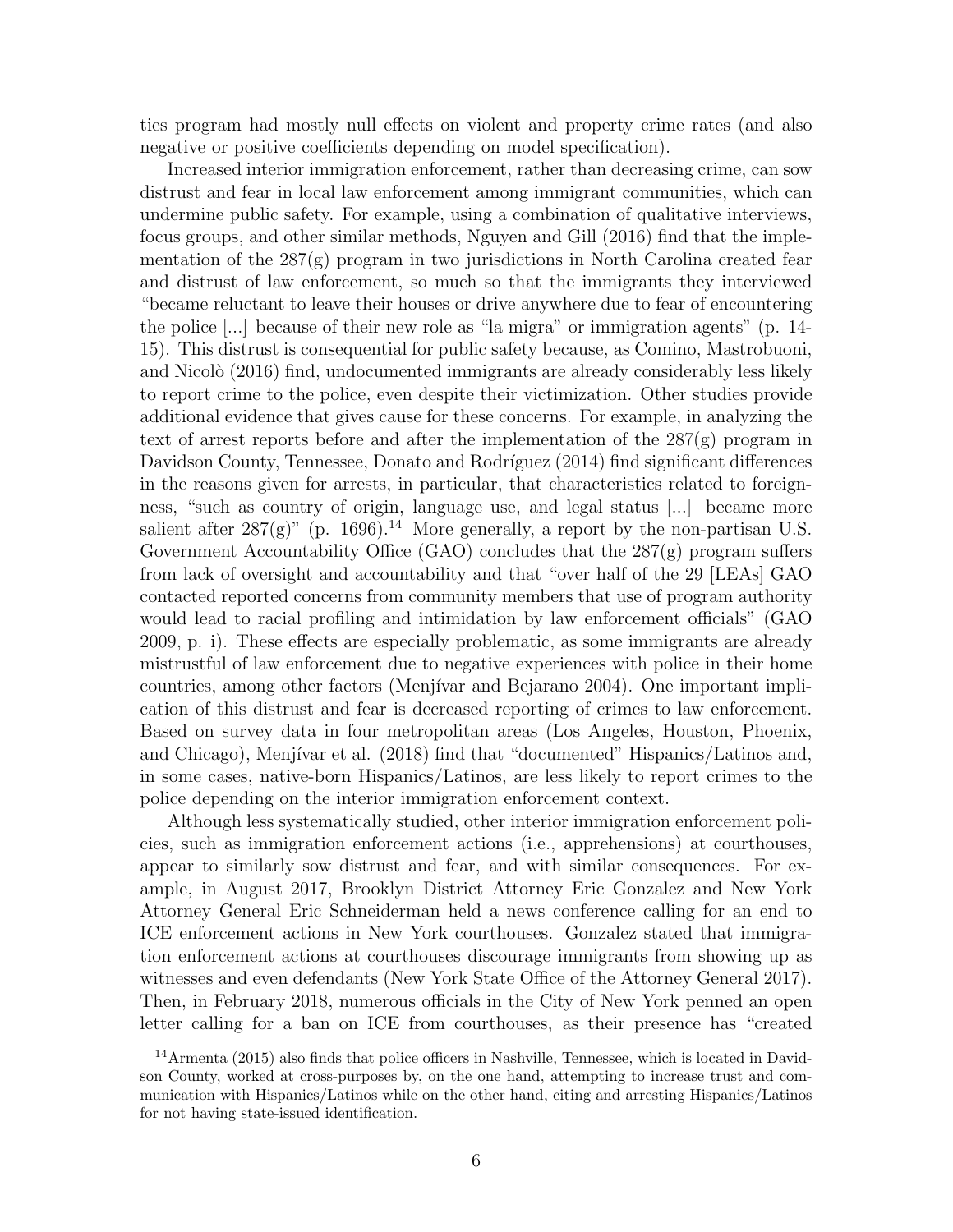widespread fear of the courts in immigrant and mixed-status communities. Statistics and reports from across New York State confirm that immigrants are declining to appear in court or to initiate legal actions due to fear of ICE" (Council of the City of New York 2018).

We thus hypothesize that when local law enforcement officials work with ICE on federal immigration enforcement, undocumented immigrants will not only be less likely to report crimes that they witness to the police  $(H_1)$ , but they will also be less likely to report crimes that they are victims of to the police  $(H_2)$ . Moreover, because distrust can be exacerbated by the interior immigration enforcement context, we also hypothesize that undocumented immigrants will be less likely to participate in public events where law enforcement may be present when local law enforcement officials work with ICE on federal immigration enforcement  $(H_3)$ .

#### Accessing Public Services

How does increased interior immigration enforcement affect access to public services among undocumented immigrants? On this question, the literature is arguably strongest when it comes to public health services. Indeed, there is a small, but persuasive literature that has uncovered a number of adverse public health effects tied to increased interior immigration enforcement. Several studies have examined the impact of restrictive state-level immigration laws. For example, after the passage of California's Proposition 187 in 1994, undocumented immigrants were less likely to obtain medical care because of their immigration status. Proposition 187 would have made undocumented immigrants ineligible for public services, including publicly-funded health services, and would have also required public employees to report undocumented immigrants to the then-Immigration and Naturalization Service (INS). Asch, Leake, and Gelberg (1994) find that in the wake of Proposition 187, undocumented tuberculosis patients not only feared that going to a doctor would result in an immigration enforcement action, but were four times more likely to delay seeking care. Moreover, in analyzing administrative data from the San Francisco County Division of Mental Health and Substance Abuse Services (DMS) system, Fenton, Catalano, and Hargreaves (1996) find that Hispanics/Latinos between the ages of eighteen and forty-five were significantly less likely to use outpatient services and were significantly more likely to use crisis services when comparing the year before and after the passage of Proposition 187. Although it was ultimately enjoined and declared unconstitutional, the deleterious health effects of Proposition 187 were indelible.<sup>15</sup>

Over a decade later, research on similar restrictive state-level immigration laws—e.g.,

<sup>15</sup>Moreover, in analyzing survey data from 1996 and 1997, Berk et al. (2000) attribute changes in the health seeking behaviors of undocumented immigrants, not just in California, but also in Texas, to the chilling effects of Proposition 187. They write, "The debate over California's Proposition 187 caused concern among public health advocates about whether undocumented immigrants might avoid seeking health care [...] When asked if they were afraid they would not receive care because of their immigration status, 33 percent of the undocumented persons in Houston, 36 percent of those in Los Angeles, 47 percent of those in Fresno, and 50 percent of persons in El Paso responded affirmatively" (p. 60).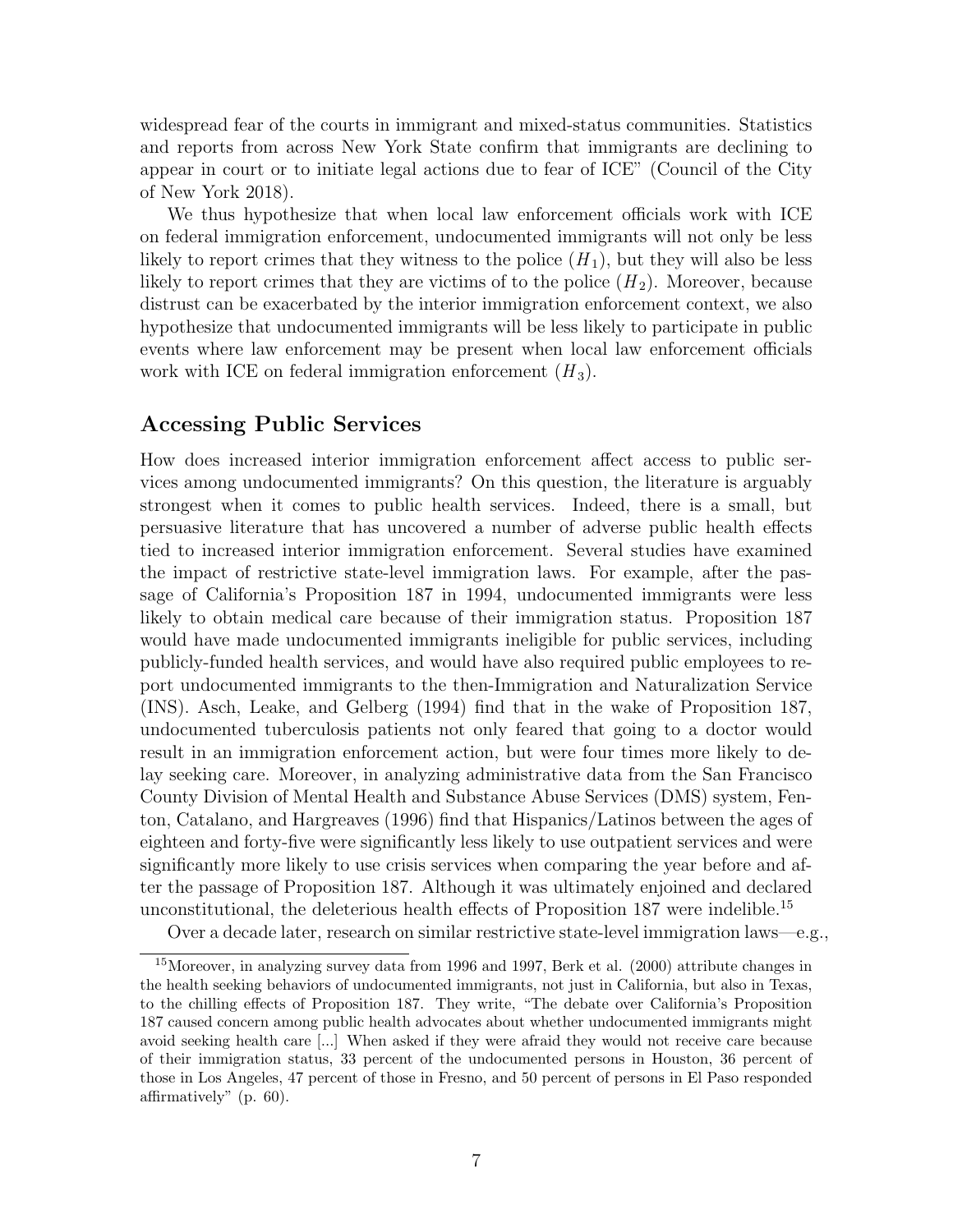Arizona's Senate Bill 1070 (SB 1070), Alabama's House Bill 56 (HB 56), and Georgia's House Bill 87 (HB 87)—has found similar effects. In Arizona, Hardy et al. (2012) find that SB 1070 "changed the health-seeking behaviors of residents of a predominately Latino neighborhood by increasing fear, limiting residents' mobility, and diminishing trust in officials" (p. 1250). As the passage of SB 1070 coincided with their longitudinal study of the health and development of Mexican-origin adolescent mothers and their infants (March 2007 to December 2011), Toomey et al. (2014) were able to analyze pre- and post-trends, finding that young mothers were less likely to use preventative health care after the passage of SB 1070, among other similar findings. Using county administrative health data, White et al. (2014a) find a significant decline in the use of county public health services among Hispanics/Latinos when comparing the year before and after the passage of HB 56, even for public health services that were exempt from the law (i.e., immunizations and treatment for communicable diseases).<sup>16</sup> When comparing pediatric emergency department visits in Georgia in the four months after the passage of HB 87 to the same period in 2009 and 2010, Beniflah et al. (2013) find that emergency department visits declined only for Hispanics/Latinos. Moreover, when analyzing the acuity of care, they find evidence to suggest that Hispanics/Latinos were putting off minor health issues until these issues spiraled, thus resulting in preventable admissions to hospitals.

Research has also examined the effects of  $287(g)$  and Secure Communities. Wang and Kaushal (2018) use the restricted-use National Health Interview Survey for 2000 to 2012 and exploit time variation (i.e., when 287(g) agreements were adopted and the staggered rollout of Secure Communities) to obtain differences-in-differences estimates for Hispanics/Latinos across a number of items in the questionnaire. They find that 287(g) and Secure Communities worsened mental health distress scores among Hispanics/Latinos, among other findings.

More generally, research shows how concerns about immigration enforcement not only have negative implications for undocumented immigrants, but can also affect American citizen children who are part of mixed immigration status families. For example, Watson (2014) finds that after the passage of IIRaIRA in 1996, Medicaid participation among children of noncitizens decreased significantly, even among the American citizen children of noncitizens.<sup>17</sup>

As the discussion above makes clear, chilling effects as they relate to public health are well documented. We argue, however, that against the backdrop of increasingly restrictive federal immigration policies, the effects of increased interior immigration enforcement seep more pervasively into the day-to-day behaviors of undocumented immigrants than has been previously documented. We thus hypothesize that when local law enforcement officials work with ICE on federal immigration enforcement,

 $^{16}$ In a separate study, White et al. (2014b) used in-depth interviews to identify three main concerns, which were uncertainty about the availability of health services (and even if they were available, if undocumented immigrants would receive care), affordability (i.e., being unable to pay for care from private providers), and abuse or mistreatment by health care professionals.

 $17$ In addition to formal policies, ICE enforcement actions (i.e., immigration raids) also have important public health implications. See, for example, Lopez et al. (2017). See also Capps et al. (2007).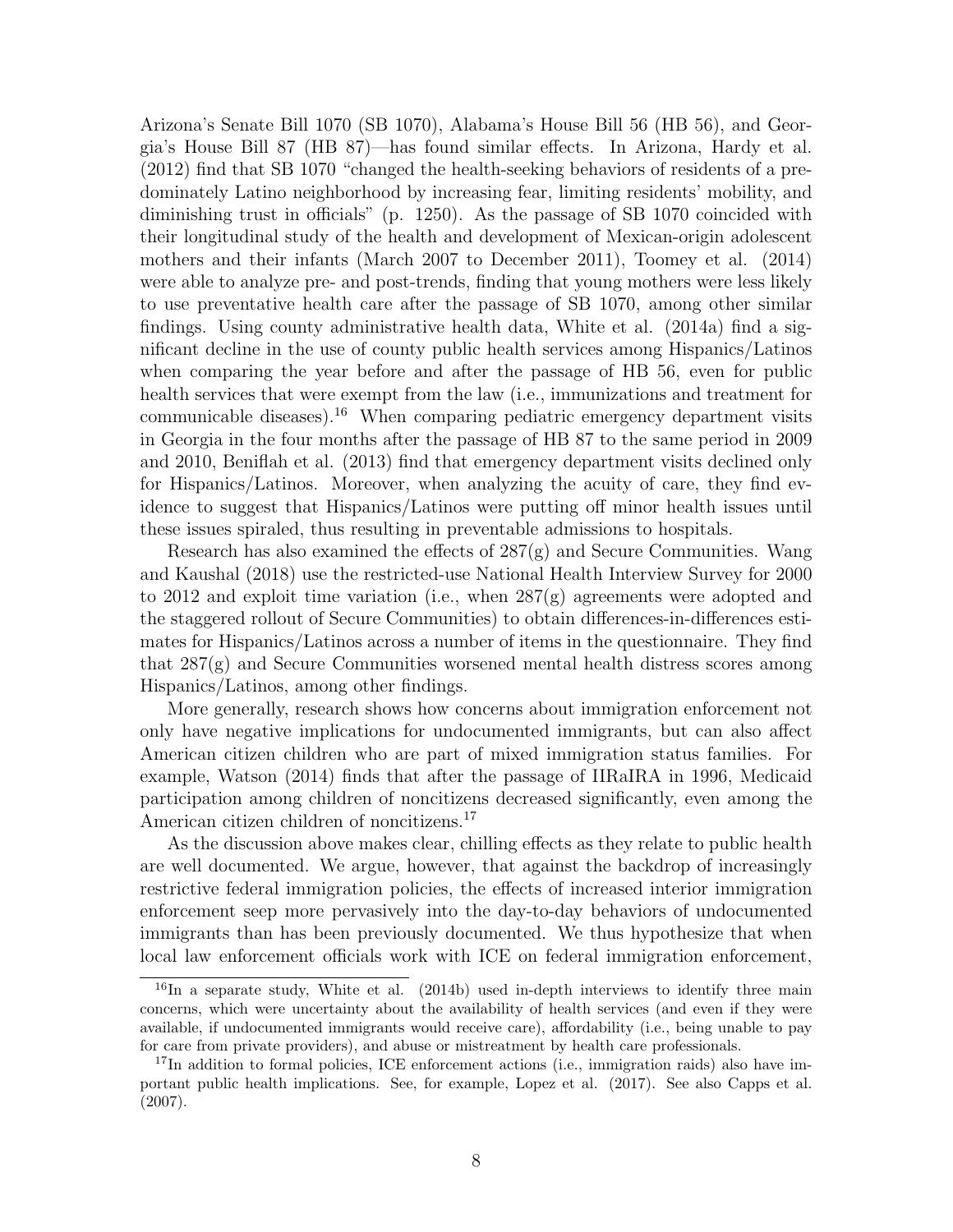undocumented immigrants will be less likely to use public services in general, not just public health services, when doing so requires them to disclose their personal contact information  $(H_4)$ . We also extend beyond public services by hypothesizing that when local law enforcement officials work with ICE on federal immigration enforcement, undocumented immigrants will be less likely to do business (e.g. open a bank account, get a loan) when doing so requires them to disclose their personal contact information  $(H_5).$ 

#### Children and Schools

Research has also shown that increased interior immigration enforcement, measured by immigration enforcement actions (i.e., immigration raids), can negatively impact public education. For example, when using an index of the intensity of interior immigration enforcement at the metropolitan statistical area (MSA) level, Amuedo-Dorantes and Lopez (2015) find that interior immigration enforcement increases the probability that a young child (children between the ages of six and thirteen) repeats a grade by 6 percent and increases their likelihood of dropping out of school by 25 percent. Moreover, Capps et al. (2007) studied the immediate aftermath of three large-scale worksite immigration enforcement actions in three different communities. They find that on the day of the enforcement actions, schools played an important role "in ensuring that children were not dropped off to empty homes or left at school overnight" (p. 3). But despite these efforts, some children did walk to empty homes. Moreover, "After the arrest or disappearance of their parents, children experienced feelings of abandonment and showed symptoms of emotional trauma, psychological duress, and mental health problems" (p. 6). It is thus perhaps intuitive that Chaudry et al. (2010) find that children missed school in the aftermath of the immigration enforcement actions they researched, in addition to experiencing similar traumas to those described above (see also Lopez et al. 2017).

More to the point, whereas undocumented parents might very well trust that schools are safe spaces for their children, they also may be concerned about immigration enforcement actions occurring at or around schools. Indeed, during the Obama administration, the "sensitive locations" memo stated, "This memorandum sets forth Immigration and Customs Enforcement (ICE) policy regarding certain enforcement actions by ICE officers and agents [...] This policy is designed to ensure that these enforcement actions do not occur at nor are focused on sensitive locations such as schools and churches" (ICE 2011, p. 1). However, as headlines such as "Immigrant arrested by ICE after dropping daughter off at school, sending shockwaves through neighborhood" are currently part of conversations about interior immigration enforcement conversation, we hypothesize that when local law enforcement officials work with ICE on federal immigration enforcement, undocumented parents will be less likely to place their children in an after-school or day-care program  $(H_6)$ .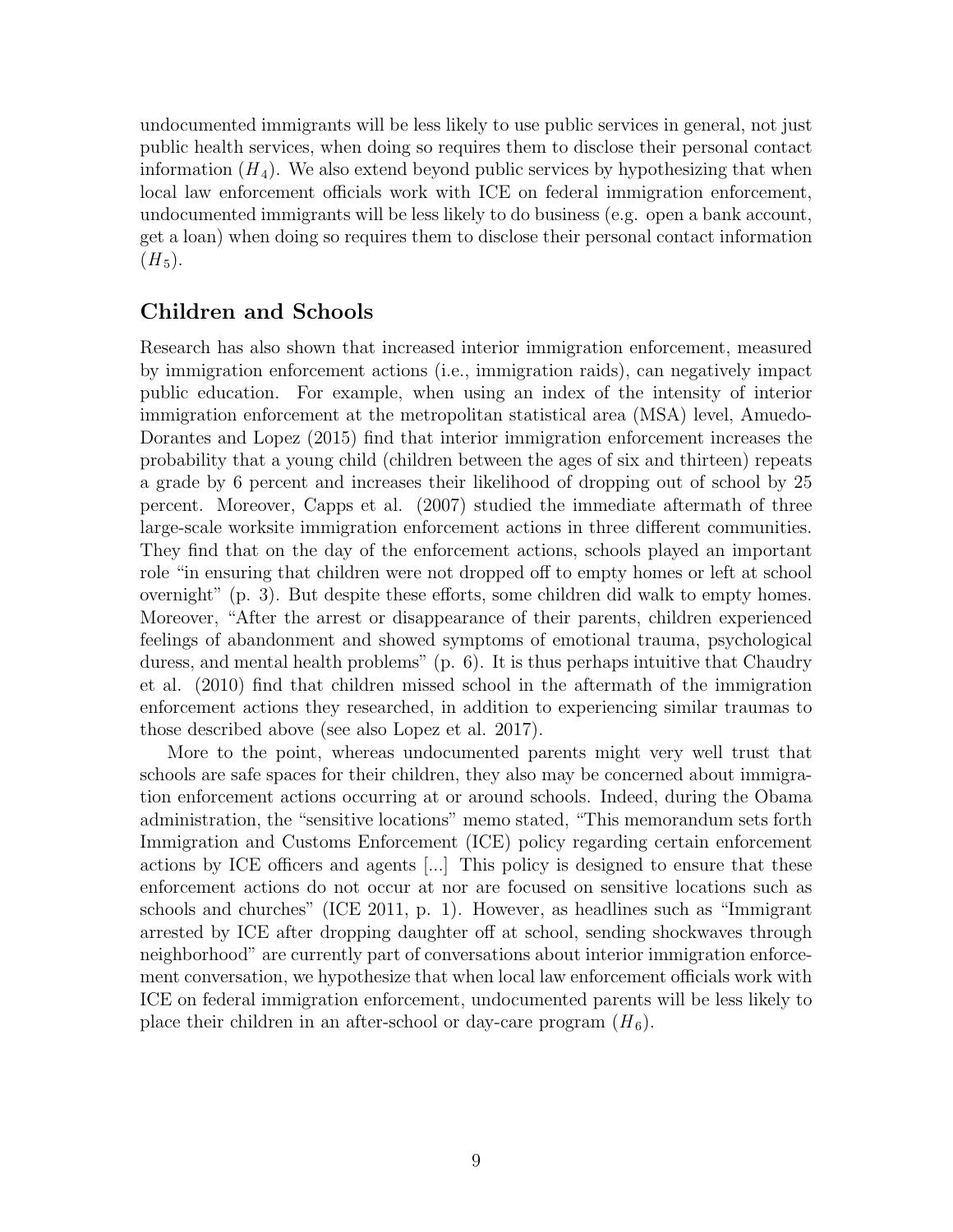#### Impact on Employment

Increased interior enforcement can affect undocumented immigrants in the workplace in at least two ways: it can increase concerns about worksite immigration enforcement actions and deportation and it can exacerbate power dynamics, wherein undocumented workers are less likely to voice concerns to their employers and advocate for their own rights. For example, in surveying Hispanic/Latino immigrant restaurant workers in San Jose, California and Houston, Texas, Gleeson (2010) finds that although undocumented workers have sufficient knowledge of their rights, and despite employers not having made explicit threats to "call immigration," workers still chose not to come forward with their concerns (which included verbal abuse, no work breaks or meal hours, and wage theft) so as to not attract attention to their immigration status. As Harrison and Lloyd (2011) argue, increased interior immigration enforcement can create a pervasive sense of being surveilled by their employers, which can lock undocumented workers into exploitative conditions.

While there is no systematic research that we are aware of about how increased interior immigration enforcement affects reporting of abuses by undocumented workers, data from the U.S. Department of Labor (DOL) Bureau of Labor Statistics show that Hispanics/Latinos report occupational injury/illness and fatal injury at a lower rate than what is proportional to their share in the total workforce.<sup>18</sup>

We thus hypothesize that local law enforcement officials work with ICE on federal immigration enforcement, undocumented workers will be less likely to look for new jobs  $(H_7)$ .

## Data and Method

To test our hypotheses, we embedded an experiment in a probability-based sample of undocumented immigrants in San Diego. The survey vehicle used in this study is the Undocumented in America project based out of the U.S. Immigration Policy Center (USIPC) at UC San Diego.

Through a partnership between the USIPC and the Mexican Consulate in San Diego (the Consulate), Wong created a sample frame of undocumented Mexican nationals in San Diego County. The sample frame is comprised of individuals who receive consular services unique to those living in the U.S. without authorization. Consulates provide a broad range of services to their nationals abroad. The sample frame, which includes approximately 73,000 people, accounts for nearly the entire universe of undocumented Mexican nationals who currently live in San Diego County. The Center for Migration Studies (CMS), for example, estimates that there are currently 82,406 undocumented immigrants who were born in Mexico who live in San Diego County (CMS 2015). Working with staff at the Consulate, Wong assigned random ID numbers to each record and then cut the sample frame into random draws of

<sup>18</sup>This information was compiled from the Department of Labor's data tool (https://data.bls.gov/ gqt/InitialPage) and Labor Force Statistics from the Current Population Survey (https://www.bls.  $gov/cps/cps_aa2016.htm)$  for years 2011-2016.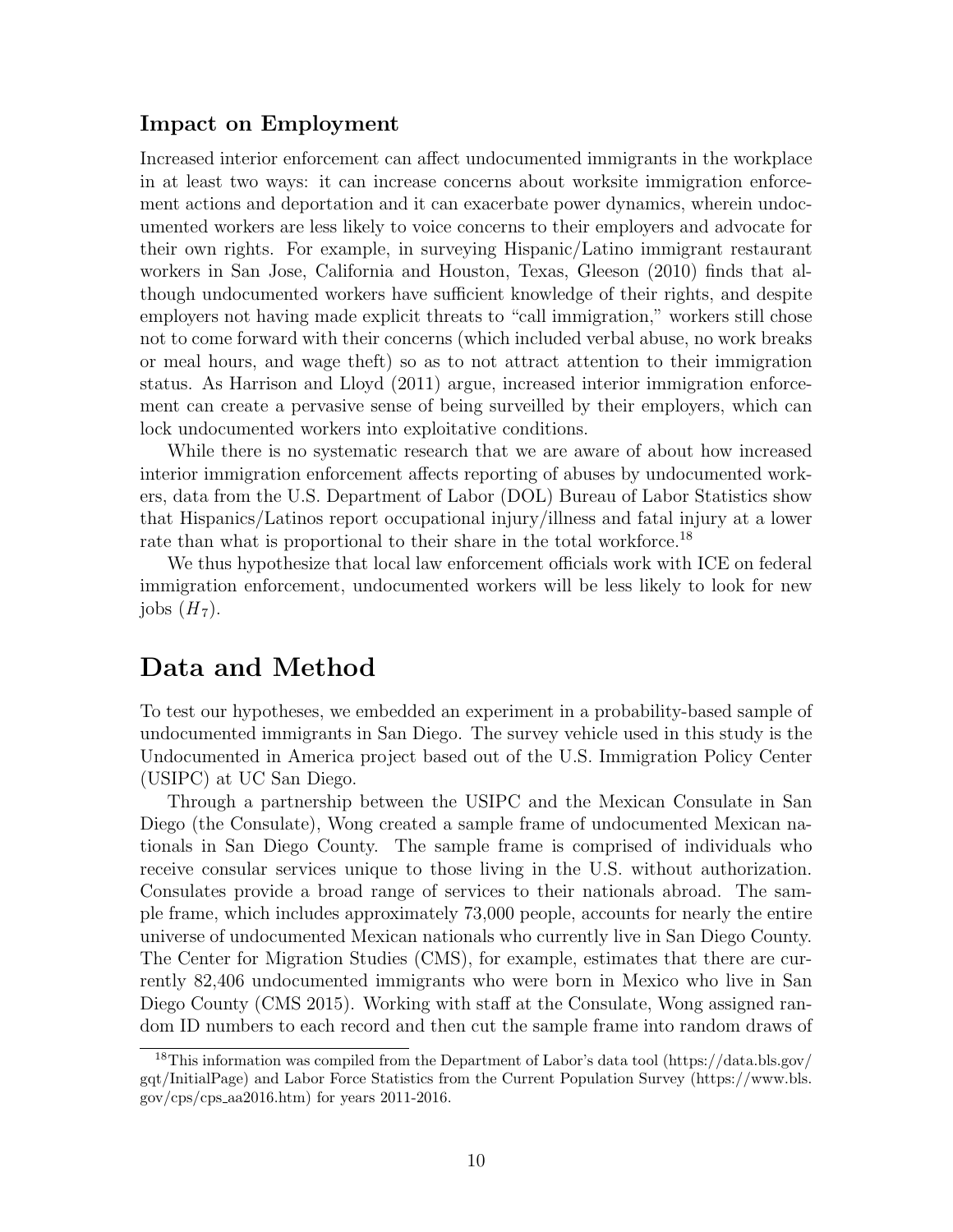approximately 5,000 records for each survey module in the Undocumented in America project. Call sheets with limited information about each respondent—the random ID number assigned to each record, first name, and phone number—are then printed out. Phone numbers are manually dialed by enumerators trained by Wong. Phone numbers are dialed once with no additional follow up. After each paper call sheet is completed, it is immediately reviewed and then destroyed. All surveys are conducted in Spanish, unless the respondent prefers to speak in English. In this study, 97.9 percent of surveys were conducted in Spanish. This study is IRB approved (UCSD IRB 180131).

This study represents the first in the Undocumented in America series. The survey was fielded between September 2017 and November 2017 and includes 594 respondents. In the survey, we embedded an experiment in order to better understand how interior immigration enforcement impacts the day-to-day behaviors of undocumented immigrants. In the experiment, respondents were randomly assigned to one of two groups. In one group ( $n = 298$  respondents), questions were prefaced with, "If the San Diego Police Department and the San Diego County Sheriff's Department said they WILL NOT WORK WITH ICE on deportation raids, would you be more or less likely to...?" In the second group ( $n = 296$  respondents), questions were prefaced with, "If the San Diego Police Department and the San Diego County Sheriff's Department WERE WORKING TOGETHER WITH ICE on deportation raids, would you be more or less likely to...?" Respondents were then asked about their likelihood of: reporting a crime that they witnessed to the police; reporting a crime that they were a victim of to the police; using public services that requires them to disclose their personal contact information; doing business that requires them to disclose their personal contact information; participating in public events where police may be present; placing their children in an after-school or day-care program (among those with children); and looking for a new job.

The table below provides the exact text. An experiment such as this is superior to analyzing observational survey data (i.e., survey data that is not based on an experimental design) because asking respondents about one scenario is insufficient for determining how their behavior may or may not change based on the second scenario; asking respondents about one scenario and then the second scenario would likely produce biased results because responses related to the first scenario would likely influence responses to the second scenario (e.g., "I said I would do this in the first scenario, so maybe I should say I wouldn't do that in the second scenario"); random assignment to one of the two groups balances the two groups across the broad range of covariates (e.g., age, gender, etc.) that need to be controlled for in observational analyses; and random assignment to one of the two groups means that differences in responses can be causally attributed to the variation in the two scenarios (i.e., the treatment effect that results when local law enforcement officials do the work of federal immigration enforcement).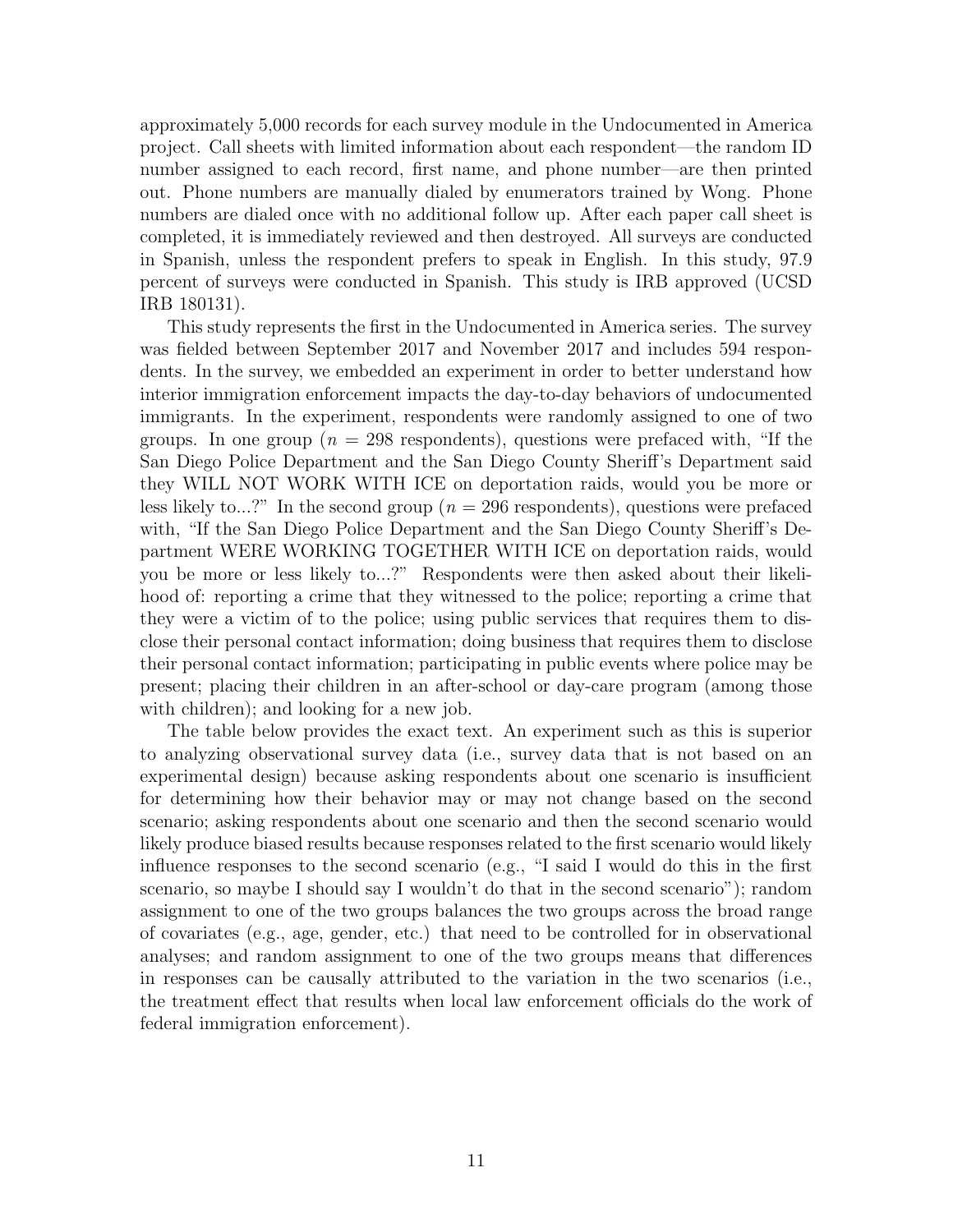| anie |  |
|------|--|
|      |  |

"If the San Diego Police Department and the San Diego County Sheriff's Department [said THEY WILL NOT WORK WITH ICE]/[WERE WORKING TOGETHER WITH ICE] on deportation raids, would you be more or less likely to"? - Report a crime that you witnessed to the police? - Report a crime that you were a victim of to the police? - Use public services (e.g., go to City Hall) that required you to give your personal contact information? - Do business (e.g., open a bank account, get a loan) that required you to give your personal contact information? - Participate in public events where police may be present? - Place your children in an after-school or day-care program? - Look for a new job?

## Results

When respondents are told that local law enforcement officials will work with ICE on federal immigration enforcement, they are significantly less likely to engage in a broad range of day-to-day behaviors.

Regarding interactions with the police, when respondents are told that local law enforcement officials will not work with ICE, just 3.4 percent are less likely to report a crime that they witnessed to the police. When respondents are told that local law enforcement officials will work with ICE on federal immigration enforcement, this jumps to 64.2 percent. In other words, 60.8 percent of respondents are less likely to report a crime that they witnessed to the police when local law enforcement officials work with ICE on federal immigration enforcement. This result is statistically significant  $p < 0.001$ ). Moreover, 42.9 percent of respondents are less likely to report a crime that they were a victim of to the police when local law enforcement officials work with ICE on federal immigration enforcement. This result is also statistically significant  $p < .001$ ).

The data show similar chilling effects when it comes to day-to-day behaviors that require undocumented immigrants to disclose their personal contact information. For example, when respondents are told that local law enforcement officials will not work with ICE, just 5.0 percent are less likely to use public services (e.g., go to City Hall) that requires them to disclose their personal contact information. When respondents are told that local law enforcement officials will work with ICE on federal immigration enforcement, this jumps to 74.7 percent. In other words, 69.6 percent of respondents are less likely to use public services (e.g., go to City Hall) that requires them to disclose their personal contact information when local law enforcement officials work with ICE on federal immigration enforcement. This result is statistically significant ( $p < .001$ ). Moreover, 63.9 percent are less likely to do business (e.g., open a bank account, get a loan) that requires them to disclose their personal contact information when local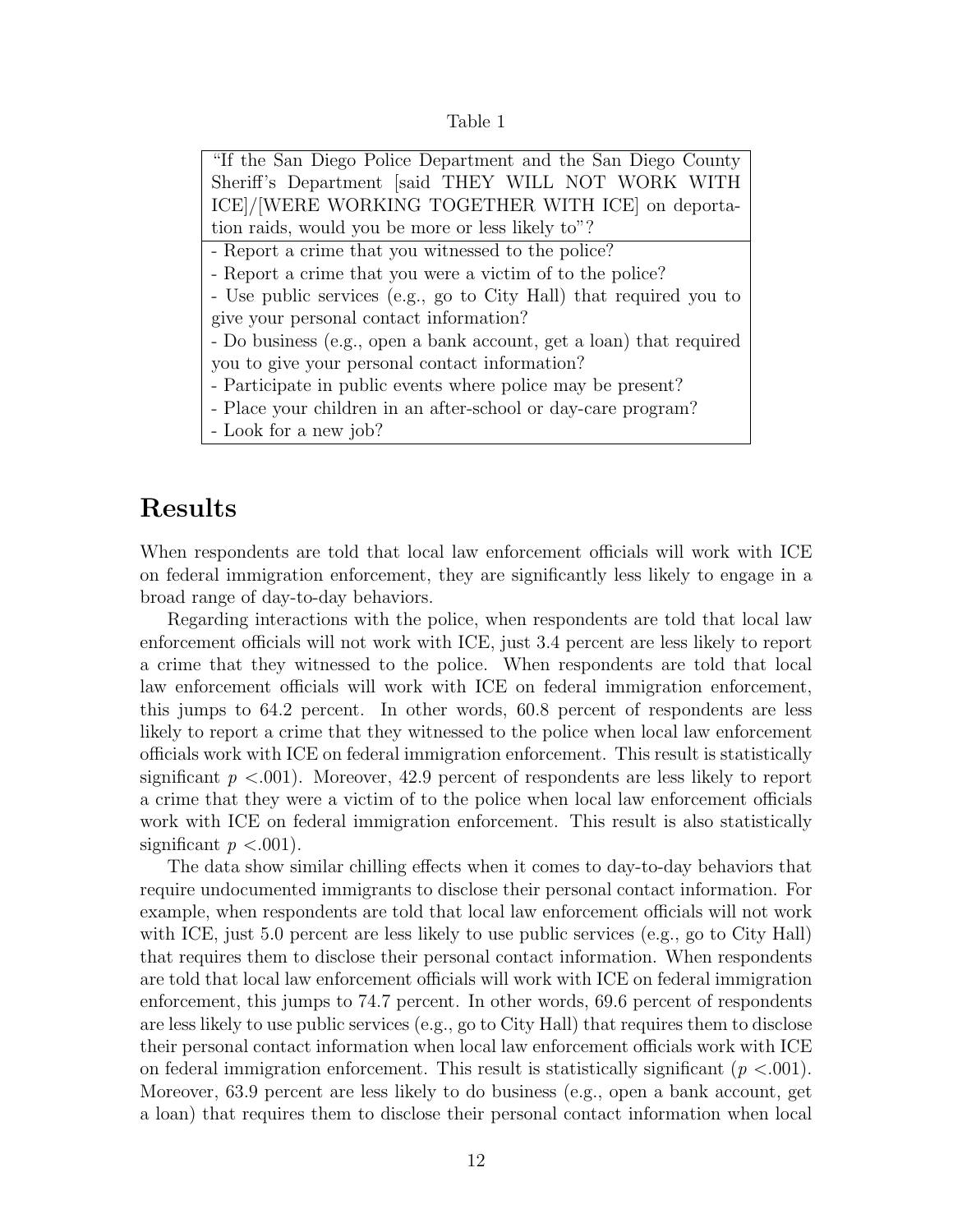law enforcement officials work with ICE on federal immigration enforcement. This result is also statistically significant ( $p < .001$ ).

Moreover, 68.3 percent of respondents are less likely to participate in public events where police may be present if local law enforcement officials work with ICE on federal immigration enforcement; among respondents with children, 42.9 percent are less likely to place their children in an after-school or day-care program if local law enforcement officials work with ICE on federal immigration enforcement; and 52.1 percent of respondents are less likely to look for a new job if local law enforcement officials work with ICE on federal immigration enforcement.

Table 2 summarizes the results. Figure 1 graphically depicts the results. Two sample t-tests are used to calculate average treatment effects (ATE) and 95 percent confidence intervals. In the figure, behavioral items are sorted along the x-axis by effect size.

|                                         | "will<br>not | "working"   | Diff.     | p-value |
|-----------------------------------------|--------------|-------------|-----------|---------|
|                                         | with<br>work | together    |           |         |
|                                         | ICE"         | with ICE"   |           |         |
|                                         | $(n=298)$    | $(n = 296)$ |           |         |
| Report a crime that you witnessed to    | $3.4\%$      | 64.2\%      | $-60.8\%$ | < .001  |
| the police                              |              |             |           |         |
| Report a crime that you were victim of  | $3.0\%$      | 45.9%       | $-42.9\%$ | < .001  |
| to the police                           |              |             |           |         |
| Participate in public events where the  | $5.7\%$      | 74.0%       | $-68.3\%$ | < .001  |
| police may be present                   |              |             |           |         |
| Use public services that require you to | $5.0\%$      | 74.7%       | $-69.6\%$ | < .001  |
| give your personal contact information  |              |             |           |         |
| Do business that required you to give   | $6.7\%$      | 70.6%       | $-63.9\%$ | < .001  |
| your personal contact information       |              |             |           |         |
| Place your children in after-school or  | 1.8%         | 44.7%       | $-42.9\%$ | < .001  |
| daycare program                         |              |             |           |         |
| Look for a new job                      | 4.7%         | 56.8%       | $-52.1\%$ | < .001  |
|                                         |              |             |           |         |

| able |  |
|------|--|
|------|--|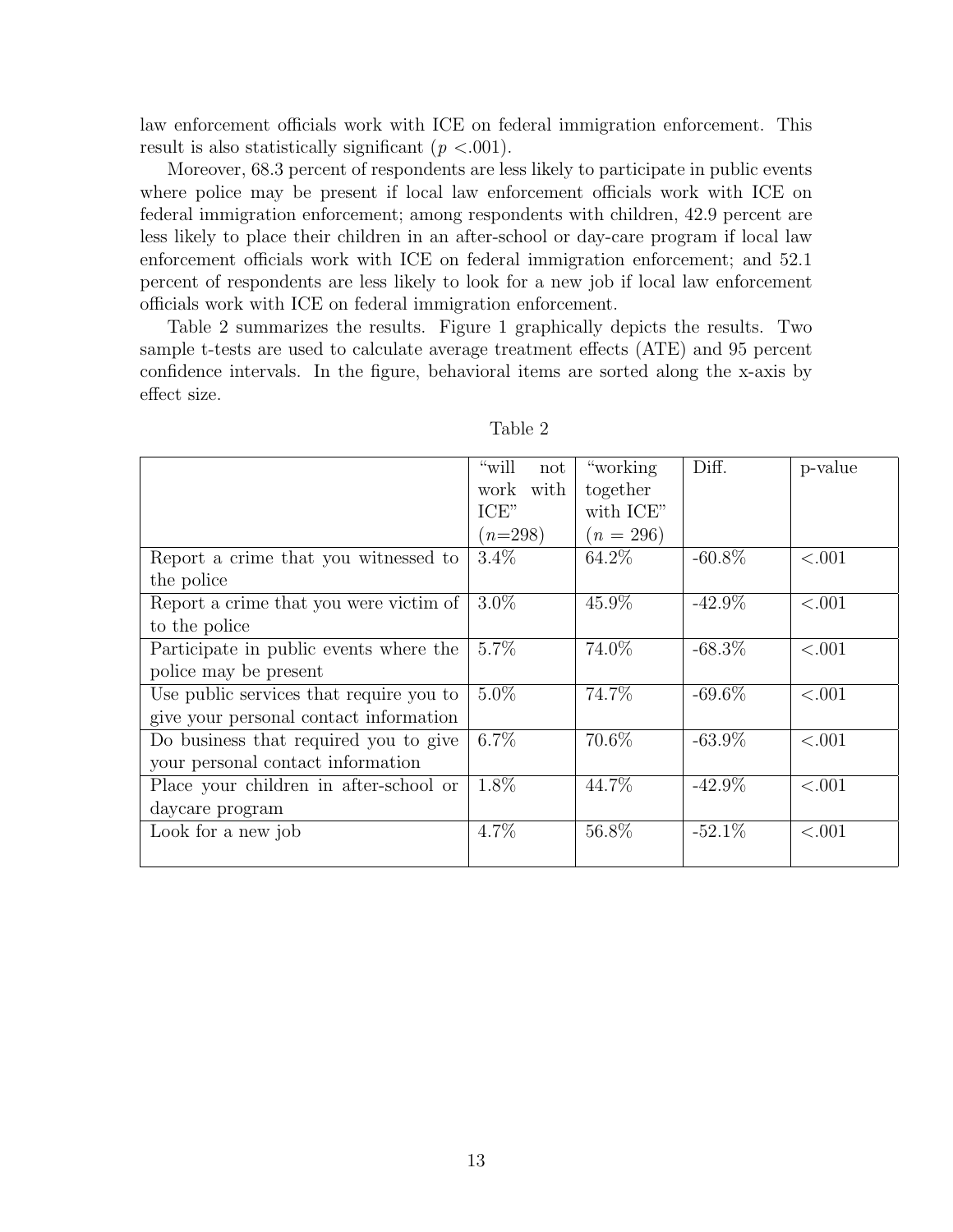



#### Multivariate Analysis

The differences-in-means between the two experimental conditions are striking, but do the results hold when accounting for other factors? In particular, do the results hold when accounting for factors that may increase concerns about being detained or deported independent of whether local law enforcement officials work with ICE on federal immigration enforcement? Here, we estimate a series of logistic regression models that estimate the effect of the "working together with ICE" condition while also accounting for whether respondents have children, which may exacerbate concerns about family separation (children), whether respondents have immediate family members, meaning a parent, spouse, or sibling, who are U.S. citizens, which may also exacerbate concerns about family separation, but also increases the stakes of being detained or deported given the possibility that a respondent might be able to file an immigration petition *(citizen relative)*, whether respondents have family members or close friends who have been deported, which makes even more vivid the consequences of immigration enforcement (*deport*), and whether respondents "strongly agree" or "agree" that they know what their rights are if ICE shows up at their door, as not knowing one's rights can potentially result in more generalized concerns about immigration enforcement (*know rights*). We note here that we are limited in the time,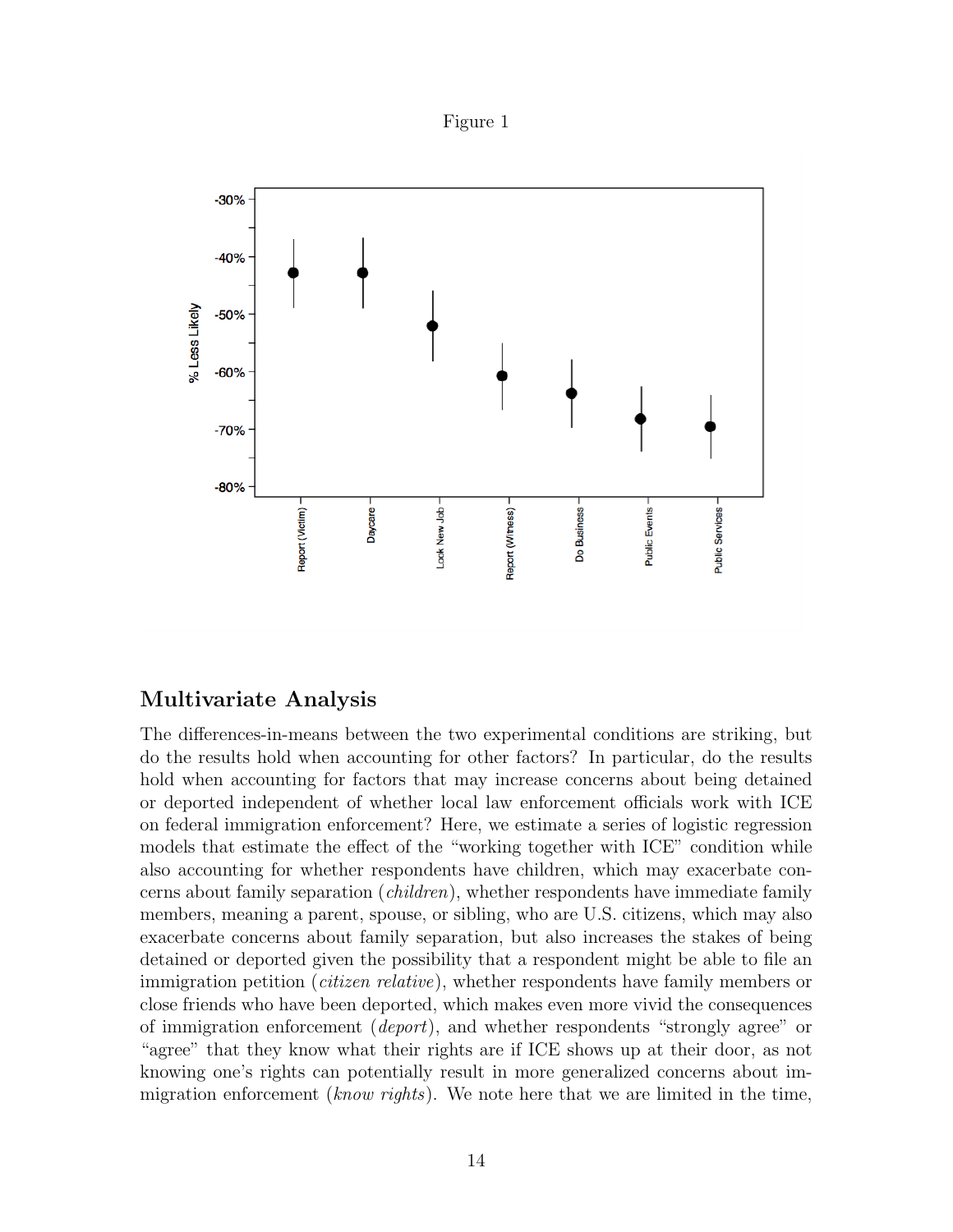and thus the number of items we can include in each questionnaire.<sup>19</sup>

Table 3 reports the results. Model 1 examines the likelihood of reporting a crime that respondents witness to the police. Model 2 examines the likelihood of reporting a crime that respondents are victims of to the police. Model 3 examines the likelihood of attending public events where police may be present. Model 4 examines the likelihood of using public services (e.g., go to City Hall) that requires respondents to disclose their personal contact information. Model 5 examines the likelihood of doing business (e.g., open a bank account, get a loan) that requires respondents to disclose their personal contact information. Model 6 examines the likelihood of placing children in an after-school or day-care program (among respondents with children). Model 7 examines the likelihood of looking for a new job.

As the table shows, the effects of the "working together with ICE" condition remain significant for all of the day-to-day behaviors analyzed (see Models 1 to 7). Moreover, the control variables are mostly statistically insignificant. This should not be interpreted to mean that the control variables do not matter. More to the point, the results show that the chilling effects that result when local law enforcement officials work with ICE on federal immigration enforcement are generalized across respondents.

<sup>&</sup>lt;sup>19</sup>The first half of the questionnaire is research. The second half of the questionnaire is outreach. The outreach includes providing respondents with "know your rights" information, providing them with information about how to contact the Consulate in the event of an emergency, and referring them to immigration attorneys for free immigration legal screenings. The research questions come before the outreach portion of the questionnaire so as not to bias the results.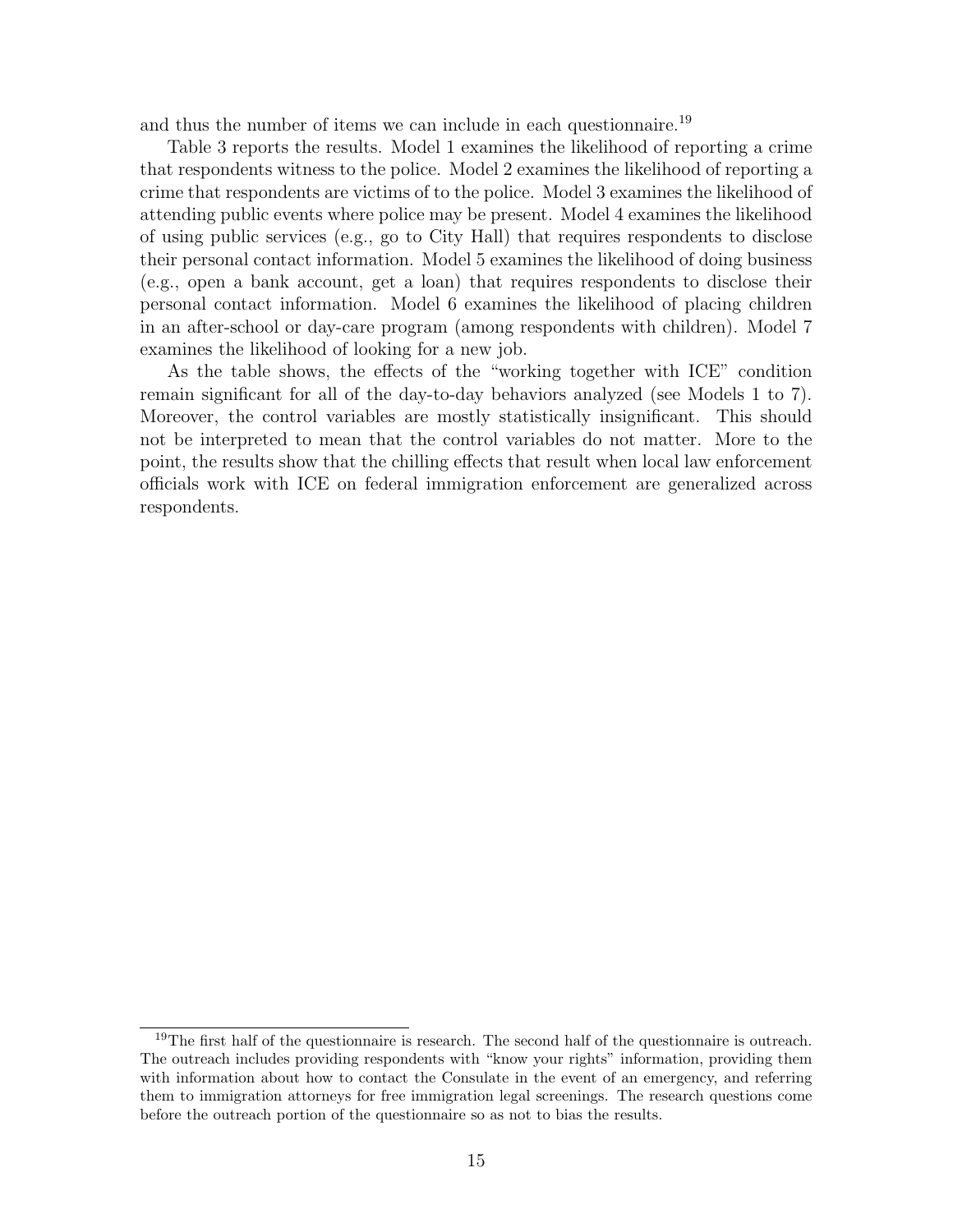|                  | Model 1<br>Report Crime<br>Witness | Model 2<br>Report Crime<br>Victim | Model 3<br>Public<br>Events | Model 4<br>Public<br><b>Services</b> | Model 5<br>Do<br><b>Business</b> | Model 6<br>After School<br>or Day-Care | Model 7<br>Look for<br>New Job |
|------------------|------------------------------------|-----------------------------------|-----------------------------|--------------------------------------|----------------------------------|----------------------------------------|--------------------------------|
| Treatment        | $-3.971***$                        | $-3.297***$                       | $-3.873***$                 | $-4.061***$                          | $-3.528***$                      | $-3.796***$                            | $-3.275***$                    |
|                  | (.345)                             | (.358)                            | (.285)                      | (.301)                               | (0.267)                          | (.469)                                 | (.298)                         |
| Children         | $-.368$                            | .151                              | $-.096$                     | $-.049$                              | .063                             |                                        | .148                           |
|                  | (.333)                             | (.325)                            | (.352)                      | (.360)                               | (.339)                           |                                        | (.323)                         |
| Citizen Relative | $-.093$                            | .044                              | .079                        | $-.504*$                             | $-.059$                          | $-.219$                                | $-.124$                        |
|                  | (.241)                             | (.233)                            | (.248)                      | (.260)                               | (.237)                           | (.257)                                 | (.228)                         |
| Deport           | $-.219$                            | $-.243$                           | $-.375$                     | $-.183$                              | $-.208$                          | $-.059$                                | $-.115$                        |
|                  | (.228)                             | (.221)                            | (.236)                      | (.240)                               | (.225)                           | (.243)                                 | (.216)                         |
| Know Rights      | $-.144$                            | $-.107$                           | $-.227$                     | $-.036$                              | .414                             | $-.175$                                | .059                           |
|                  | (244)                              | (.236)                            | (.253)                      | (.257)                               | (.239)                           | (.261)                                 | (0.231)                        |
| Constant         | $3.889***$                         | $3.472***$                        | $3.133***$                  | $3.285***$                           | $2.578***$                       | $4.141***$                             | $2.956***$                     |
|                  | (.484)                             | (.480)                            | (.453)                      | (.469)                               | (.420)                           | (.484)                                 | (.433)                         |
| Observations     | 594                                | 594                               | 594                         | 594                                  | 594                              | 594                                    | 594                            |

Table 3

\*\*\* $p < 0.001,$ \*\* $p < 0.01,$ \* $p < 0.05$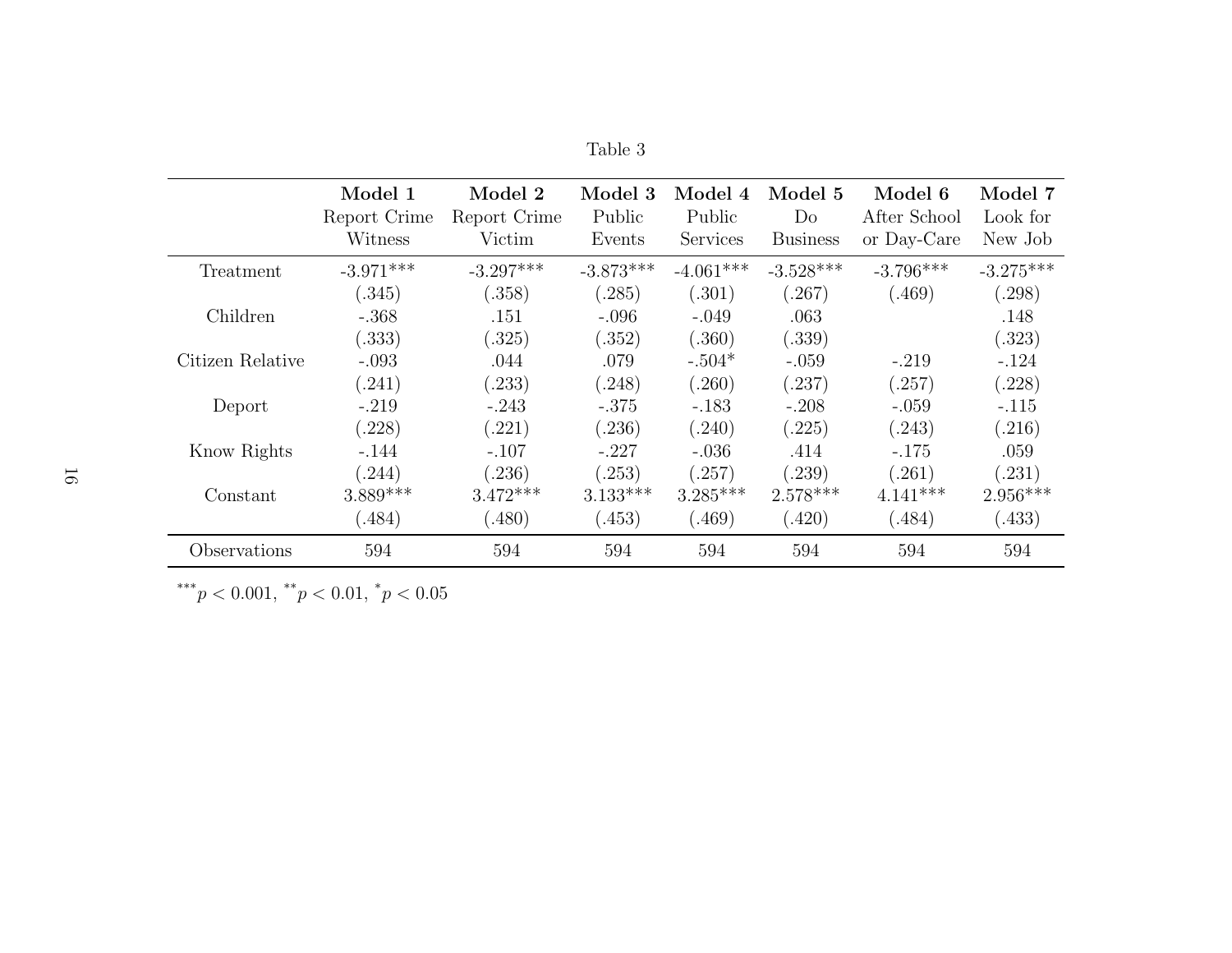## Discussion and Conclusion

How does interior immigration enforcement affect the day-to-day behaviors of undocumented immigrants? In this study, we used a survey experiment to show that when local law enforcement officials work with ICE on federal immigration enforcement, undocumented immigrants are 60.8 percent less likely to report crimes they witness to the police, 42.9 percent less likely to report crimes they are victims of to the police, 69.6 percent less likely to use public services (e.g. go to City Hall) that requires them to disclose their personal contact information, 63.9 percent less likely to do business (e.g., open a bank account, get a loan) that requires them to disclose their personal contact information, 68.3 percent less likely to participate in public events where the police may be present, 42.9 percent less likely place their children in an after-school or day-care program, and 52.1 percent less likely to look for a new job. These results are robust to whether respondents have children, whether they have immediate family members who are U.S. citizens, whether they have family members or close friends who have been deported, and whether they know what their rights are if ICE shows up at their door.

Our findings add to a growing body of literature that demonstrates the adverse effects that result when local law enforcement officials do the work of federal immigration enforcement in several ways. We provide evidence of the magnitude (i.e., effect size) of the chilling effects that result when local law enforcement officials work with ICE on federal immigration enforcement. Our findings thus move the literature forward by showing how pervasively undocumented immigrants are affected by tightened interior immigration enforcement. Our findings also show that the chilling effects of interior immigration enforcement extend well beyond interactions with local law enforcement officials and seeps into a broad range of the day-to-day behaviors of undocumented immigrants. Indeed, although we analyzed seven different behavioral indicators, we likely have only scratched the surface. Moreover, we derive our results using data obtained from a survey experiment that randomly varies the interior immigration context to our respondents. Ours is the only survey experiment that we are aware of that does this using a probability-based sample of undocumented immigrants.

Our findings also have implications for states and localities that are already, or are considering, working with ICE on federal immigration enforcement. To the extent that people, undocumented or not, are less likely to report crimes that they witness, let alone are victims of, to the police, serious public safety implications can result. Being less likely to participate in public events where the police may be present impedes the societal incorporation of undocumented immigrants. Moreover, to the extent that undocumented immigrants are less likely to engage with public institutions, whether this means going to City Hall or going to the bank, they are less likely to obtain services that they may be eligible for and need. When undocumented parents are less likely to enroll their children in an after-school or day-care programs the consequences of tightened interior immigration enforcement accrue to children and may have broader implications for their education and development. And being less likely to look for a new job may lock undocumented workers in exploitative workplaces or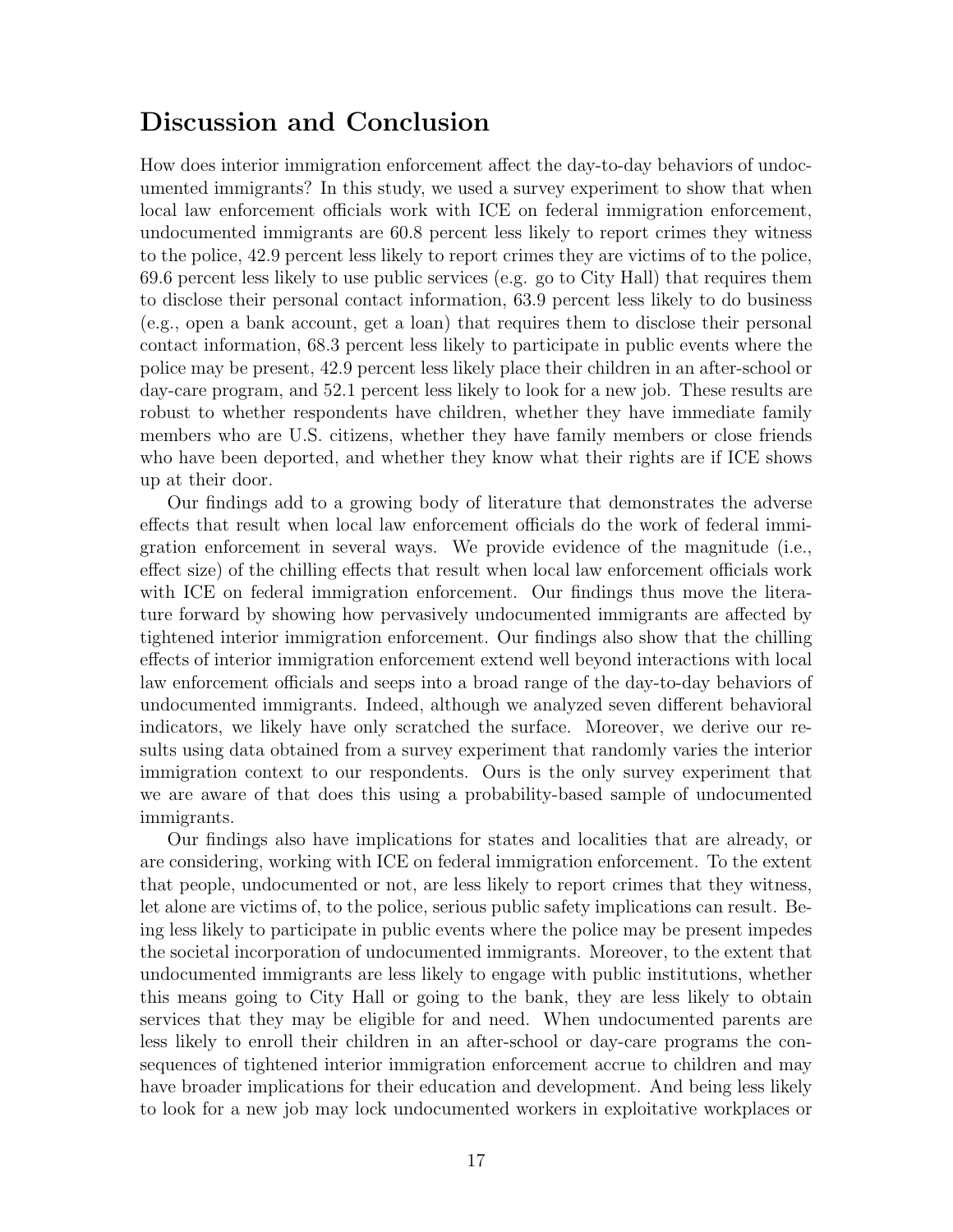working conditions.

Of course, the purpose of "attrition-through-enforcement" interior immigration enforcement policies is to make conditions of living so harsh that "self-deportation" is preferred to being undocumented. We thus have no illusions that what may be viewed as adverse policy effects to some, may be viewed as desired policy effects to others. These differences notwithstanding, our results underscore the importance and need for more systematic empirical research on the effects of interior immigration enforcement policies. In our own work, we further explore one of the mechanisms that links tightened interior immigration enforcement with decreased interaction with local law enforcement officials, which is decreased trust. We also explore how undocumented immigrants navigate ambiguities in interior immigration enforcement policies at state and local levels (i.e., restrictive state-level laws, but welcoming city-level ordinances, and vice versa). Moreover, whereas we show that the chilling effects of tightened interior immigration enforcement are systematic and pervasive, we also look forward to research about the resistance strategies that undocumented immigrants adopt, particularly against the backdrop of an increasingly restrictive federal immigration policy context.

## References

- [1] Amuedo-Dorantes, Catalina, and Mary J. Lopez. 2015. "Falling Through the Cracks" Grade Retention and School Dropout among Children of Likely Unauthorized Immigrants." American Economic Review 105(5):598-603.
- [2] Armenta, Amada. 2015. "Between Public Service and Social Control: Policing Dilemmas in the Era of Immigration Enforcement." Social Problems 63(1):111- 26.
- [3] Asch, Steven, Barbara Leake, and Lillian Gelberg. 1994. "Does Fear of Immigration Authorities Deter Tuberculosis Patients from Seeking Care" Western Journal of Medicine 161(4):373-76.
- [4] Beniflah, Jacob D., Wendalyn K. Little, Harold K. Simon, and Jesse Sturm. 2013. "Effects of Immigration Enforcement Legislation on Hispanic Pediatric Patient Visits to the Pediatric Emergency Department." Clinical Pediatrics 52(12):1122- 26.
- [5] Berk, Marc L., Claudia L. Schur, Leo R. Chavez, and Martin Frankel. 2000. "Health Care Use Among Undocumented Latino Immigrants: Is Free Health Care the Main Reason Why Latinos Come to the United States? A Unique Look at the Facts." Health Affairs 19(4):51-64.
- [6] Capps, Randy, Rosa Maria Castaneda, Ajay Chaudry, and Robert Santos. 2007. Paying the Price: The Impact of Immigration Raids on America's Children. Washington, DC: Urban Institute.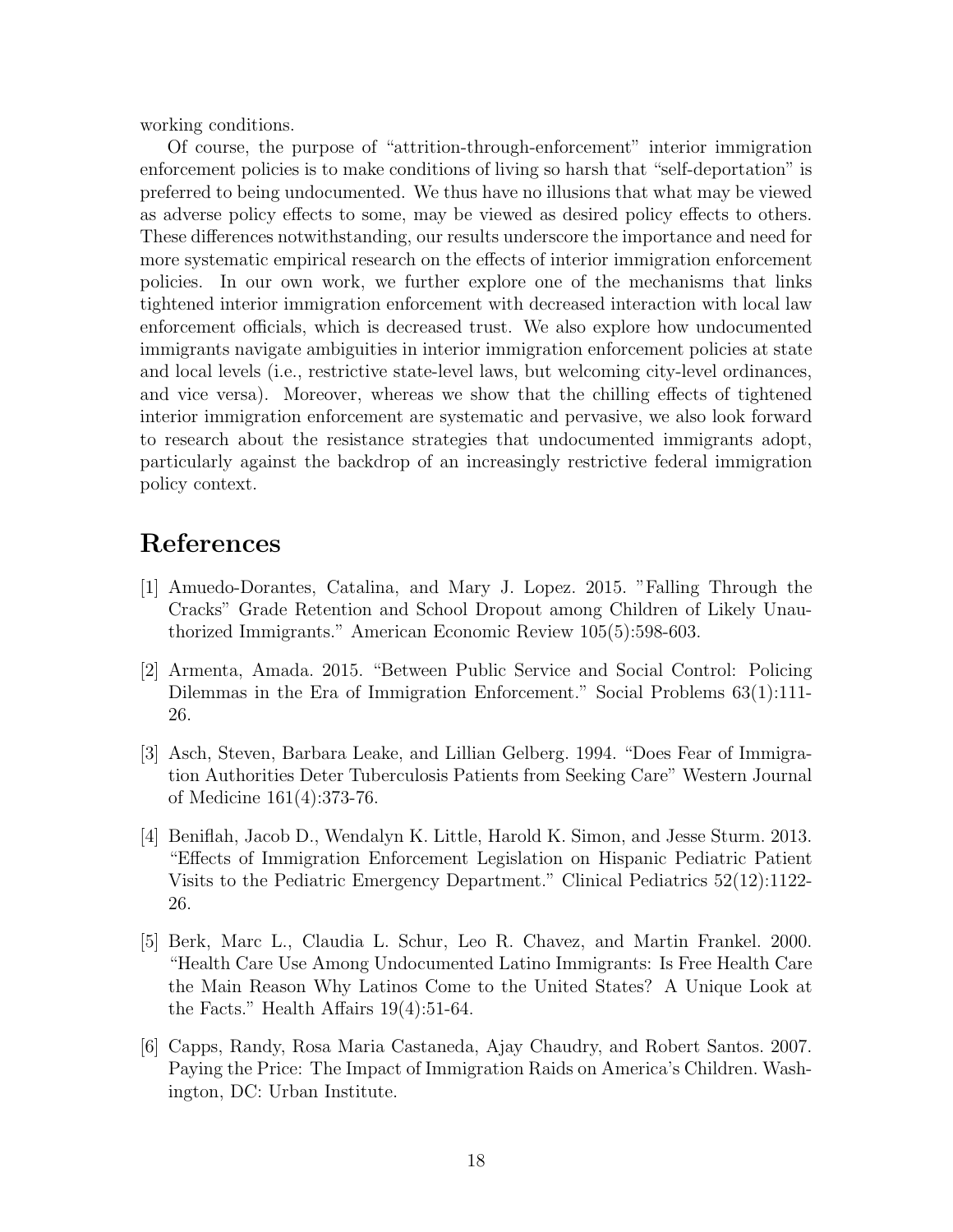- [7] Chaudry, Ajay, Randy Capps, Juan Manuel Pedroza, Rosa Maria Castaeeda, Robert Santos, and Molly M. Scott. 2010. Facing Our Future Children in the Aftermath of Immigration Enforcement. Washington, DC: Urban Institute.
- [8] Comino, Stefano and Mastrobuoni, Giovanni and Nicolo, Antonio. 2016. Silence of the Innocents: Illegal Immigrants' Underreporting of Crime and Their Victimization. IZA Discussion Paper No. 10306. https://ssrn.com/abstract=2861091.
- [9] Council of the City of New York, "Speaker Corey Johnson, Immigration Committee Chair Carlos Menchaca, Public Advocate Letitia James, Comptroller Scott Stringer, Borough Presidents, and Council Members Send Letter to Chief Judge Janet DiFiore To Ban ICE From New York Courthouses," press release, February 19, 2018.
- [10] Donato, Katharine M. and Leslie Ann Rodr´ıguez. 2014. "Police Arrests in a Time of Uncertainty: The Impact of  $287(g)$  on Arrests in a New Immigrant Gateway." American Behavioral Scientist58(13):1696–1722.
- [11] Fenton, Joshua J., Ralph Catalano, and William A. Hargreaves. 1996. "Effect of Proposition 187 on Mental Health Service Use in California: A Case Study." Health Affairs 15(1):182-90.
- [12] Gleeson, Shannon. 2010. "Labor Rights for All? The Role of Undocumented Immigrant Status for Worker Claims Making." Law & Social Inquiry 35(3):561- 602.
- [13] Gonzalez O'Brien, Benjamin, Loren Collingwood, and Stephen Omar El-Khatib. 2017. "The Politics of Refuge: Sanctuary Cities, Crime, and Undocumented Immigration." Urban Affairs Review55(1):3–40.
- [14] Government Accountability Office. 2009. Immigration Enforcement: Better Controls Needed over Program Authorizing State and Local Enforcement of Federal Immigration Laws. Report to Congressional Requesters. Washington, DC.
- [15] Hardy, Lisa J., Christina M. Getrich, Julio C. Quezada, Amanda Guay, Raymond J. Michalowski, and Eric Henley. 2012. "A Call for Further Research on the Impact of State-Level Immigration Policies on Public Health." American Journal of Public Health 102(7):1250-53.
- [16] Harrison, Jill Lindsey, and Sarah E. Lloyd. 2011. "Illegality at Work: Deportability and the Productive New Era of Immigration Enforcement." Antipode 44(2):365-85.
- [17] International Association of Chiefs of Police. 2017. "Statement by the International Association of Chiefs of Police on United States Immigration Enforcement Policy and Sanctions." https://theiacpblog.org/2017/03/27/statement-bythe-international-association-of-chiefs-of-police-on-united-states-immigrationenforcement-policy-and-sanctions/?shared=email&msg=fail.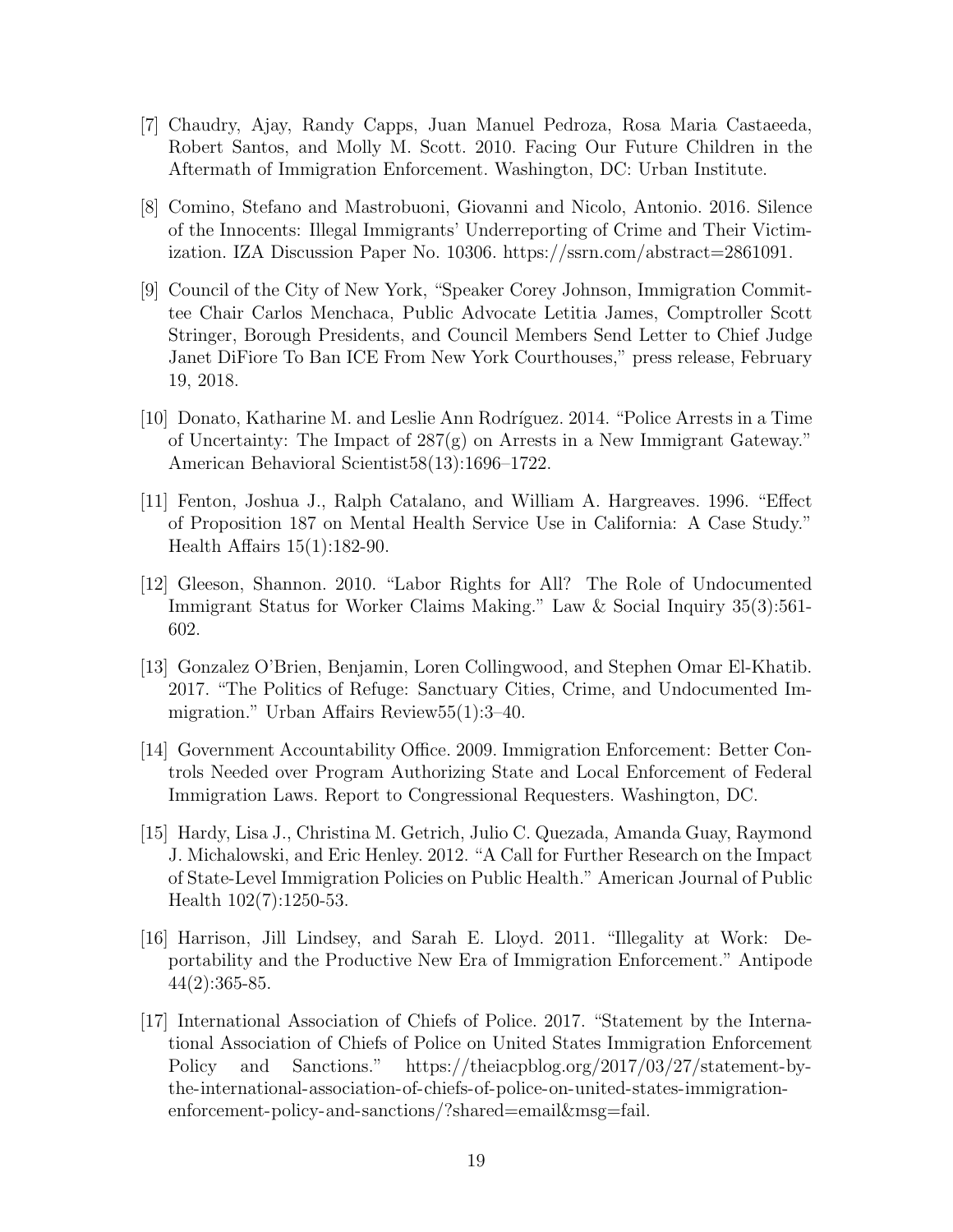- [18] Lewis, Paul G., Doris Marie Provine, Monica W. Varsanyi, and Scott H. Decker. 2012. "Why Do (Some) City Police Departments Enforce Federal Immigration Law? Political, Demographic, and Organizational Influences on Local Choices." Journal of Public Administration Research and Theory 23(1):1–25.
- [19] Light, Michael T. and Ty Miller. 2018. "Does Undocumented Immigration Increase Violent Crime?" Criminology 56(2):370–401.
- [20] Lopez, William D., Daniel J. Kruger, Jorge Delva, Mikel Llanes, Charo Ledón, Adreanne Waller, Melanie Harner, Ramiro Martinez, Laura Sanders, Margaret Harner, and Barbara Israel. 2017. "Health Implications of an Immigration Raid: Findings from a Latino Community in the Midwestern United States." Journal of Immigrant and Minority Health 19(3):702–8.
- [21] Lyons, Christopher J., María B. Vélez, and Wayne A. Santoro. 2013. "Neighborhood Immigration, Violence, and City-Level Immigrant Political Opportunities." American Sociological Review78(4):604–32.
- [22] Major Cities Chiefs Association. 2017. "U.S. Mayors, Police Chiefs Concerned with Sanctuary Cities Executive Order." https://www.majorcitieschiefs.com/pdf/ news/mcca\_mayors\_pr\_on\_eo\_12517.pdf.
- [23] Martínez-Schuldt, Ricardo D. and Daniel E. Martínez. 2017. "Sanctuary Policies" and City-Level Incidents of Violence, 1990 to 2010." Justice Quarterly 0(0):1–27.
- [24] Menjívar, Cecilia and Cynthia Bejarano. 2004. "Latino Immigrants' Perceptions of Crime and Police Authorities in the United States: A Case Study from the Phoenix Metropolitan Area." Ethnic and Racial Studies 27(1):120–48.
- [25] Menjívar, Cecilia, William Paul Simmons, Daniel Alvord, and Elizabeth Salerno Valdez. 2018. "Immigration Enforcement, the Racialization of Legal Status, and Perceptions of the Police." Du Bois Review 15(1):107–28.
- [26] Miles, Thomas J. and Adam B. Cox. 2014. "Does Immigration Enforcement Reduce Crime? Evidence from Secure Communities." The Journal of Law and Economics 57(4):937–73.
- [27] New York State Office of the Attorney General, "New York AG Eric Schneiderman And Acting Brooklyn DA Eric Gonzalez Call For ICE To End Immigration Enforcement Raids in State Courts," press release, August 3, 2017.
- [28] Nguyen, Mai Thi and Hannah Gill. 2016. "Interior Immigration Enforcement: The Impacts of Expanding Local Law Enforcement Authority." Urban Studies 53(2):302–23.
- [29] Ousey, Graham C. and Charis E. Kubrin. 2018. "Immigration and Crime: Assessing a Contentious Issue." Annual Review of Criminology 1(1):63–84.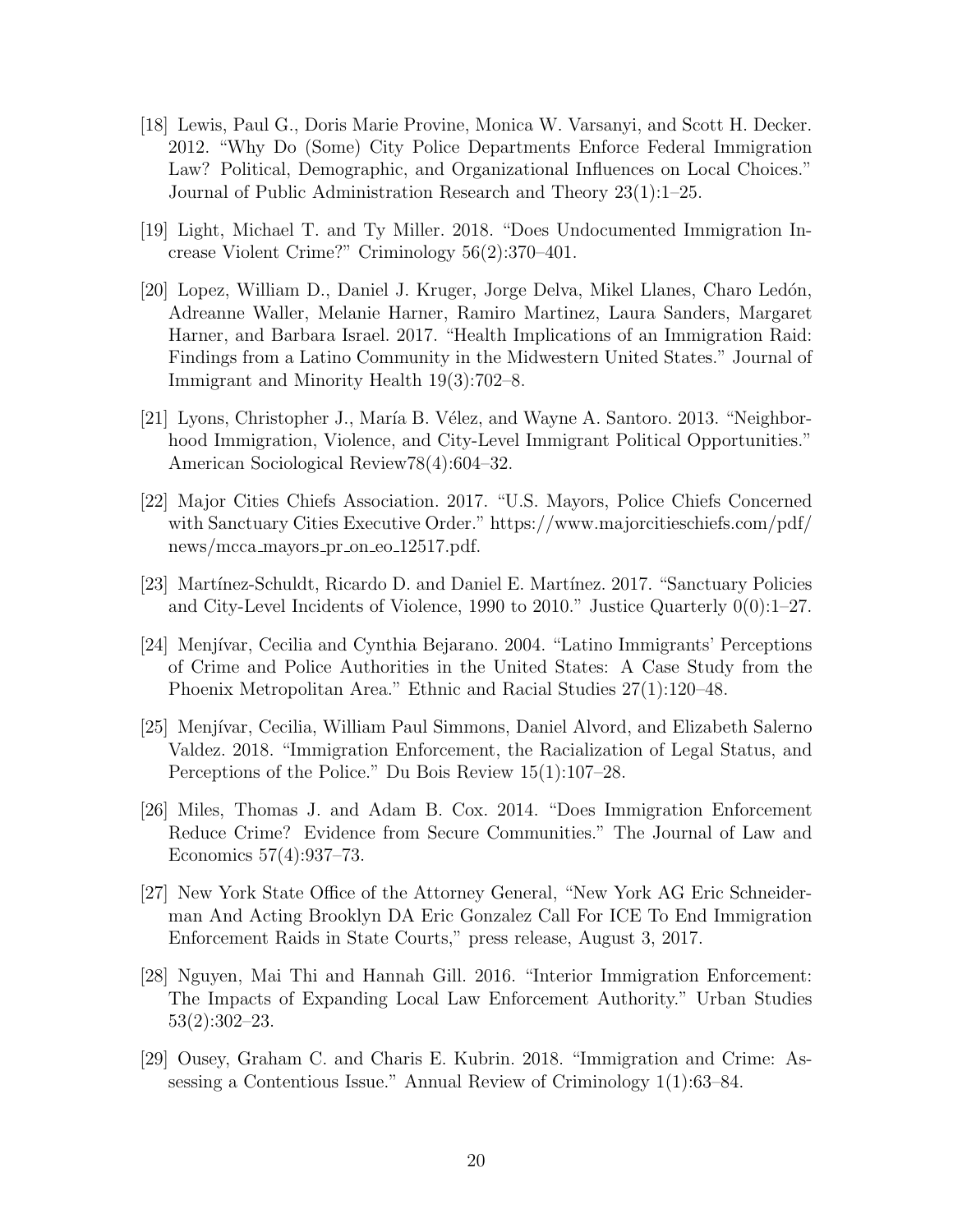- [30] Ramakrishnan, S. Karthick and Tom K. Wong. 2010. "Partisanship, Not Spanish: Explaining Municipal Ordinances Affecting Undocumented Immigrants." Pp. 73–93 in Taking Local Control: Immigration Policy Activism in U.S. Cities and States, edited by M. W. Varsanyi. Palo Alto, CA: Stanford University Press.
- [31] Theodore, Nik. 2013. Insecure Communities: Latino Perceptions of Police Involvement in Immigration Enforcement. Chicago, IL: Department of Urban Planning and Policy, University of Illinois at Chicago. http://www.policylink.org/ sites/default/files/INSECURE COMMUNITIES REPORT FINAL.PDF.
- [32] Toomey, Russell B., Adriana J. Umana-Taylor, David R. Williams, Elizabeth Harvey-Mendoza, Laudan B. Jahromi, and Kimberly A. Updegraff. 2014. "Impact of Arizona's SB 1070 Immigration Law on Utilization of Health Care and Public Assistance Among Mexican-Origin Adolescent Mothers and Their Mother Figures." American Journal of Public Health 104(S1):S28-S34.
- [33] Treyger, Elina, Aaron Chalfin, and Charles Loeffler. 2014. "Immigration Enforcement, Policing, and Crime." Criminology & Public Policy 13(2):285–322.
- [34] U.S. Department of Homeland Security. 2017. "Enforcement of the Immigration Laws to Serve the National Border." https://www.dhs.gov/publication/ enforcement-immigration-laws-serve-national-interest.
- [35] U.S. Immigration and Customs Enforcement. 2011. "Enforcement Actions at or Focused on Sensitive Locations." https://www.ice.gov/doclib/ero-outreach/pdf/ 10029.2-policy.pdf.
- [36] U.S. Immigration and Customs Enforcement. 2017. "Statement from ICE Acting Director Tom Homan on California Sanctuary Law." https://www.ice.gov/news/ releases/statement-ice-acting-director-tom-homan-california-sanctuary-law.
- [37] U.S. Immigration and Customs Enforcement. 2018. "ICE executes federal criminal search warrants at Fresh Mark, 146 arrested on immigration violations." https://www.ice.gov/news/releases/ice-executes-federal-criminal-searchwarrants-fresh-mark-146-arrested-immigration.
- [38] Varsanyi, Monica W., Paul G. Lewis, Doris Provine, and Scott Decker. 2012. "A Multilayered Jurisdictional Patchwork: Immigration Federalism in the United States." Law & Policy 34(2):138-158.
- [39] Wang, Julia Shu-Huah and Neeraj Kaushal. 2018. Health and Mental Health Effects of Local Immigration Enforcement. Cambridge, MA: National Bureau of Economic Research.
- [40] Watson, Tara. 2010. "Inside the Refrigerator: Immigration Enforcement and Chilling Effects in Medicaid Participation." Working paper. National Bureau of Economic Research. http://www.nber.org/papers/w16278.pdf.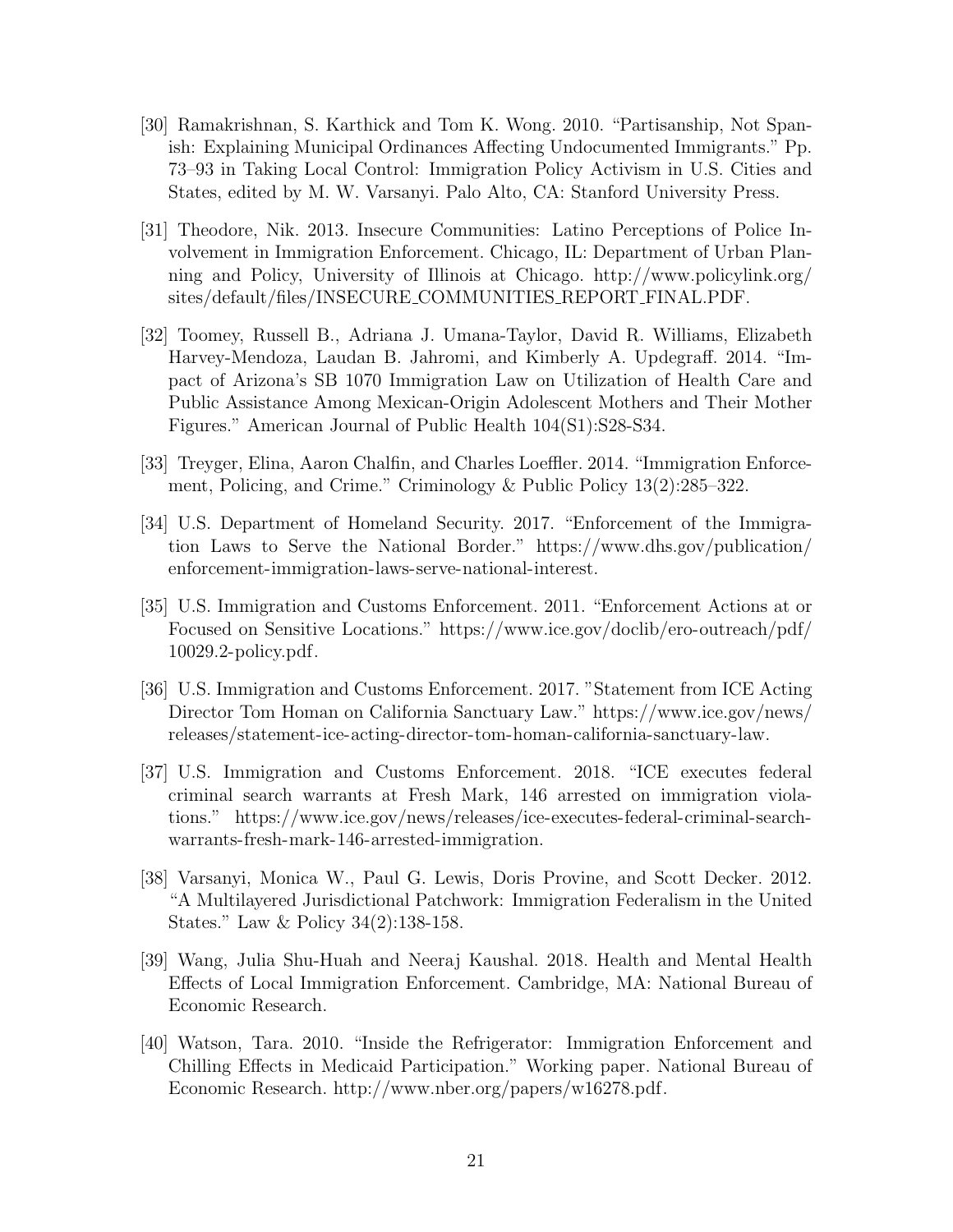- [41] White, Kari, Justin Blackburn, Bryn Manzella, Elisabeth Welty, and Nir Menachemi. 2014. "Changes in Use of County Public Health Services Following Implementation of Alabama's Immigration Law." Journal of Health Care for the Poor and Underserved 25(4):1844–52.
- [42] White, Kari, Valerie A. Yeager, Nir Menachemi, and Isabel C. Scarinci. 2014. "Impact of Alabama's Immigration Law on Access to Health Care Among Latina Immigrants and Children: Implications for National Reform." American Journal of Public Health 104(3):397-405.
- [43] Wong, Tom K. 2012. "287(g) and the Politics of Interior Immigration Control in the United States: Explaining Local Cooperation with Federal Immigration Authorities." Journal of Ethnic and Migration Studies 38(5):737-56.
- [44] Wong, Tom K. 2017a. The Politics of Immigration: Partisanship, Demographic Change, and American National Identity. New York: Oxford University Press.
- [45] Wong, Tom K. 2017b. The Effects of Sanctuary Policies on Crime and the Economy. Center for American Progress: Washington, DC.